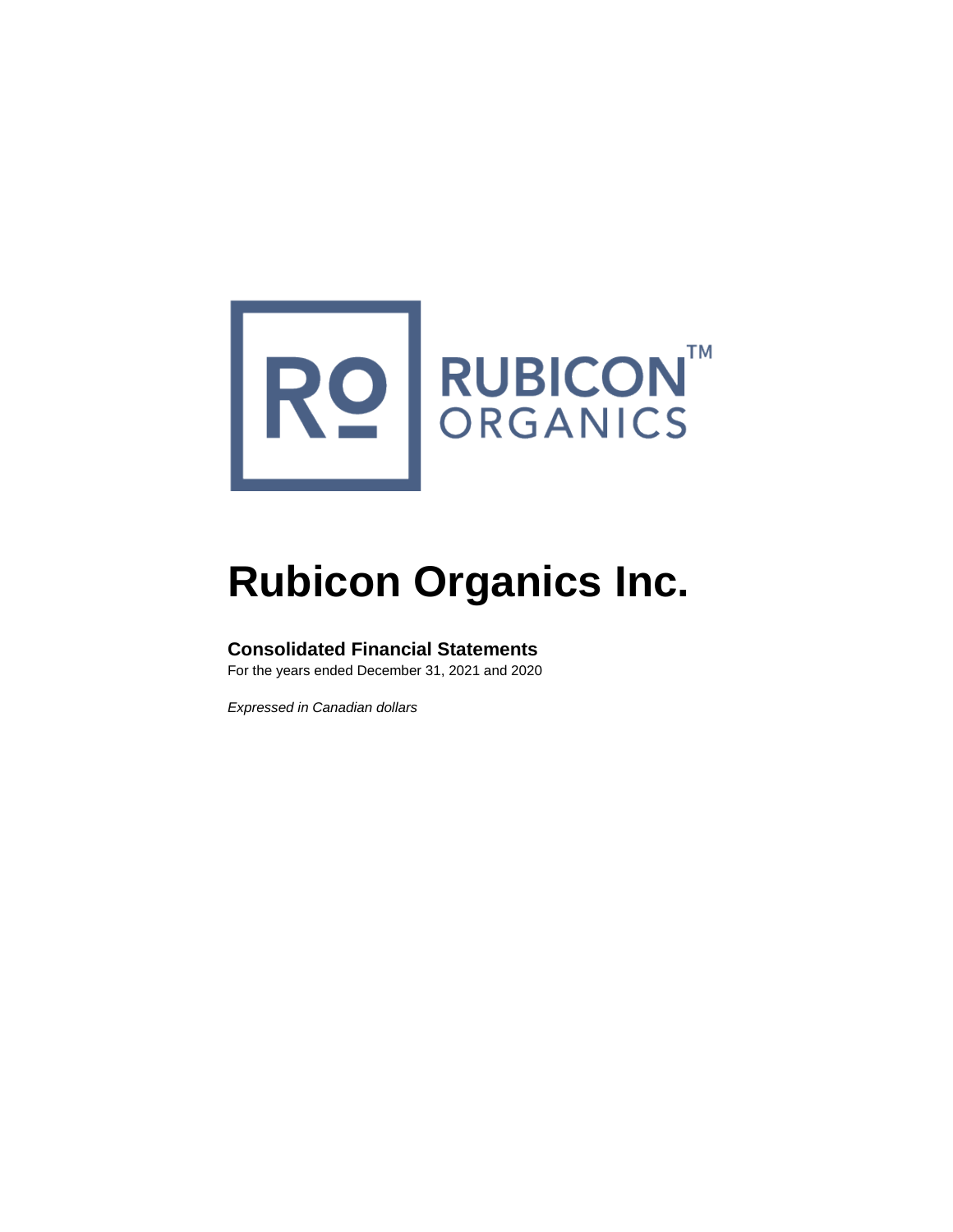# Independent Auditor's Report

To the Shareholders and the Board of Directors of

Rubicon Organics Inc.

# Opinion

We have audited the consolidated financial statements of Rubicon Organics Inc. (the "Company"), which comprise the consolidated statements of financial position as at December 31, 2021 and 2020, and the consolidated statements of loss, comprehensive loss, changes in equity and cash flows for the years then ended, and notes to the consolidated financial statements, including a summary of significant accounting policies (collectively referred to as the "financial statements").

In our opinion, the accompanying financial statements present fairly, in all material respects, the financial position of the Company as at December 31, 2021 and 2020, and its financial performance and its cash flows for the years then ended in accordance with International Financial Reporting Standards ("IFRS").

# Basis for Opinion

We conducted our audit in accordance with Canadian generally accepted auditing standards ("Canadian GAAS"). Our responsibilities under those standards are further described in the *Auditor's Responsibilities for the Audit of the Financial Statements* section of our report. We are independent of the Company in accordance with the ethical requirements that are relevant to our audit of the financial statements in Canada, and we have fulfilled our other ethical responsibilities in accordance with these requirements. We believe that the audit evidence we have obtained is sufficient and appropriate to provide a basis for our opinion.

# Other Information

Management is responsible for the other information. The other information comprises Management's Discussion and Analysis.

Our opinion on the financial statements does not cover the other information and we do not express any form of assurance conclusion thereon. In connection with our audit of the financial statements, our responsibility is to read the other information identified above and, in doing so, consider whether the other information is materially inconsistent with the financial statements or our knowledge obtained in the audit, or otherwise appears to be materially misstated.

We obtained Management's Discussion and Analysis prior to the date of this auditor's report. If, based on the work we have performed on this other information, we conclude that there is a material misstatement of this other information, we are required to report that fact in this auditor's report. We have nothing to report in this regard.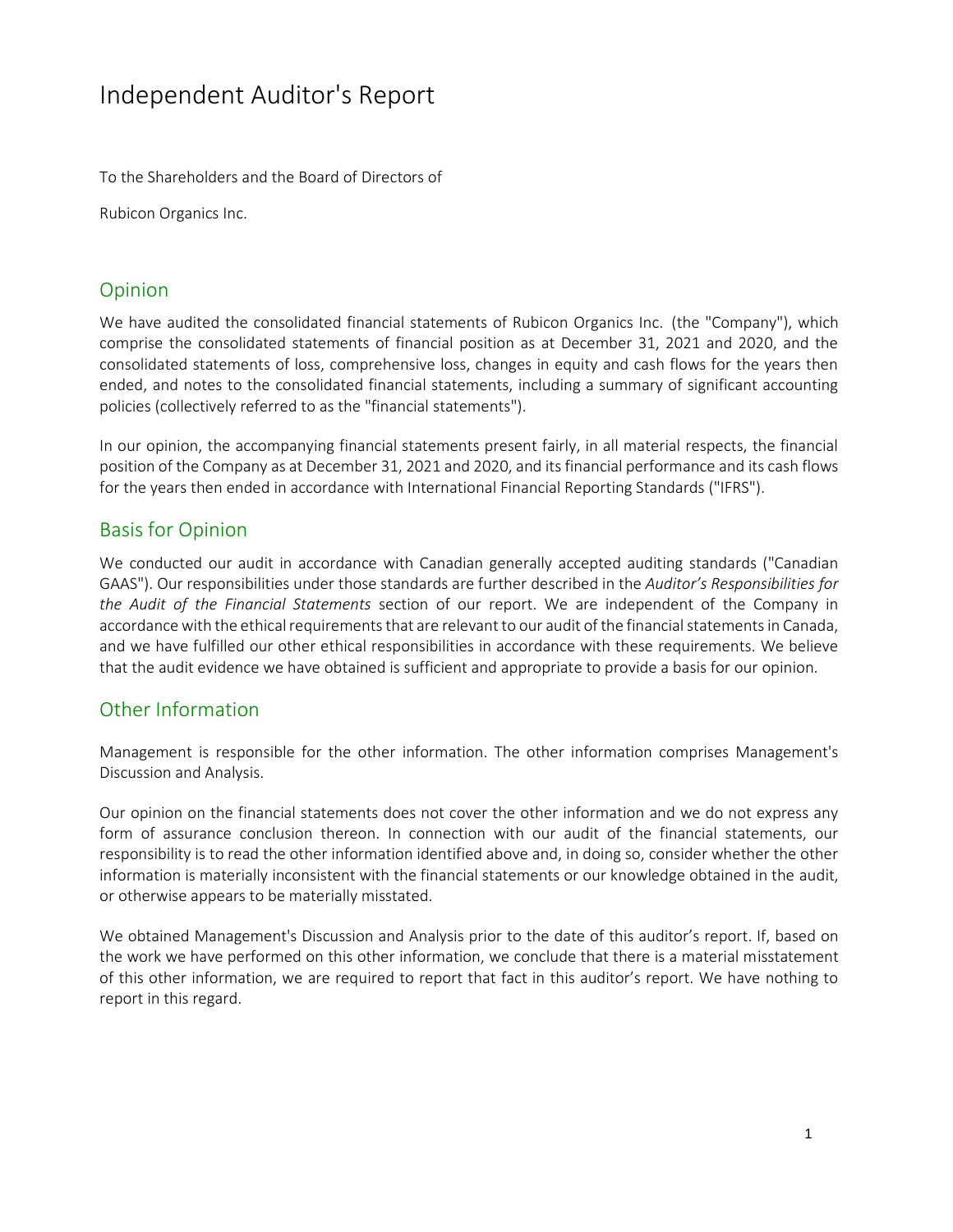# Responsibilities of Management and Those Charged with Governance for the Financial Statements

Management is responsible for the preparation and fair presentation of the financial statements in accordance with IFRS, and for such internal control as management determines is necessary to enable the preparation of financial statements that are free from material misstatement, whether due to fraud or error.

In preparing the financial statements, management is responsible for assessing the Company's ability to continue as a going concern, disclosing, as applicable, matters related to going concern and using the going concern basis of accounting unless management either intends to liquidate the Company or to cease operations, or has no realistic alternative but to do so.

Those charged with governance are responsible for overseeing the Company's financial reporting process.

# Auditor's Responsibilities for the Audit of the Financial Statements

Our objectives are to obtain reasonable assurance about whether the financial statements as a whole are free from material misstatement, whether due to fraud or error, and to issue an auditor's report that includes our opinion. Reasonable assurance is a high level of assurance, but is not a guarantee that an audit conducted in accordance with Canadian GAAS will always detect a material misstatement when it exists. Misstatements can arise from fraud or error and are considered material if, individually or in the aggregate, they could reasonably be expected to influence the economic decisions of users taken on the basis of these financial statements.

As part of an audit in accordance with Canadian GAAS, we exercise professional judgment and maintain professional skepticism throughout the audit. We also:

- Identify and assess the risks of material misstatement of the financial statements, whether due to fraud or error, design and perform audit procedures responsive to those risks, and obtain audit evidence that is sufficient and appropriate to provide a basis for our opinion. The risk of not detecting a material misstatement resulting from fraud is higher than for one resulting from error, as fraud may involve collusion, forgery, intentional omissions, misrepresentations, or the override of internal control.
- Obtain an understanding of internal control relevant to the audit in order to design audit procedures that are appropriate in the circumstances, but not for the purpose of expressing an opinion on the effectiveness of the Company's internal control.
- Evaluate the appropriateness of accounting policies used and the reasonableness of accounting estimates and related disclosures made by management.
- Conclude on the appropriateness of management's use of the going concern basis of accounting and, based on the audit evidence obtained, whether a material uncertainty exists related to events or conditions that may cast significant doubt on the Company's ability to continue as a going concern. If we conclude that a material uncertainty exists, we are required to draw attention in our auditor's report to the related disclosures in the financial statements or, if such disclosures are inadequate, to modify our opinion. Our conclusions are based on the audit evidence obtained up to the date of our auditor's report. However, future events or conditions may cause the Company to cease to continue as a going concern.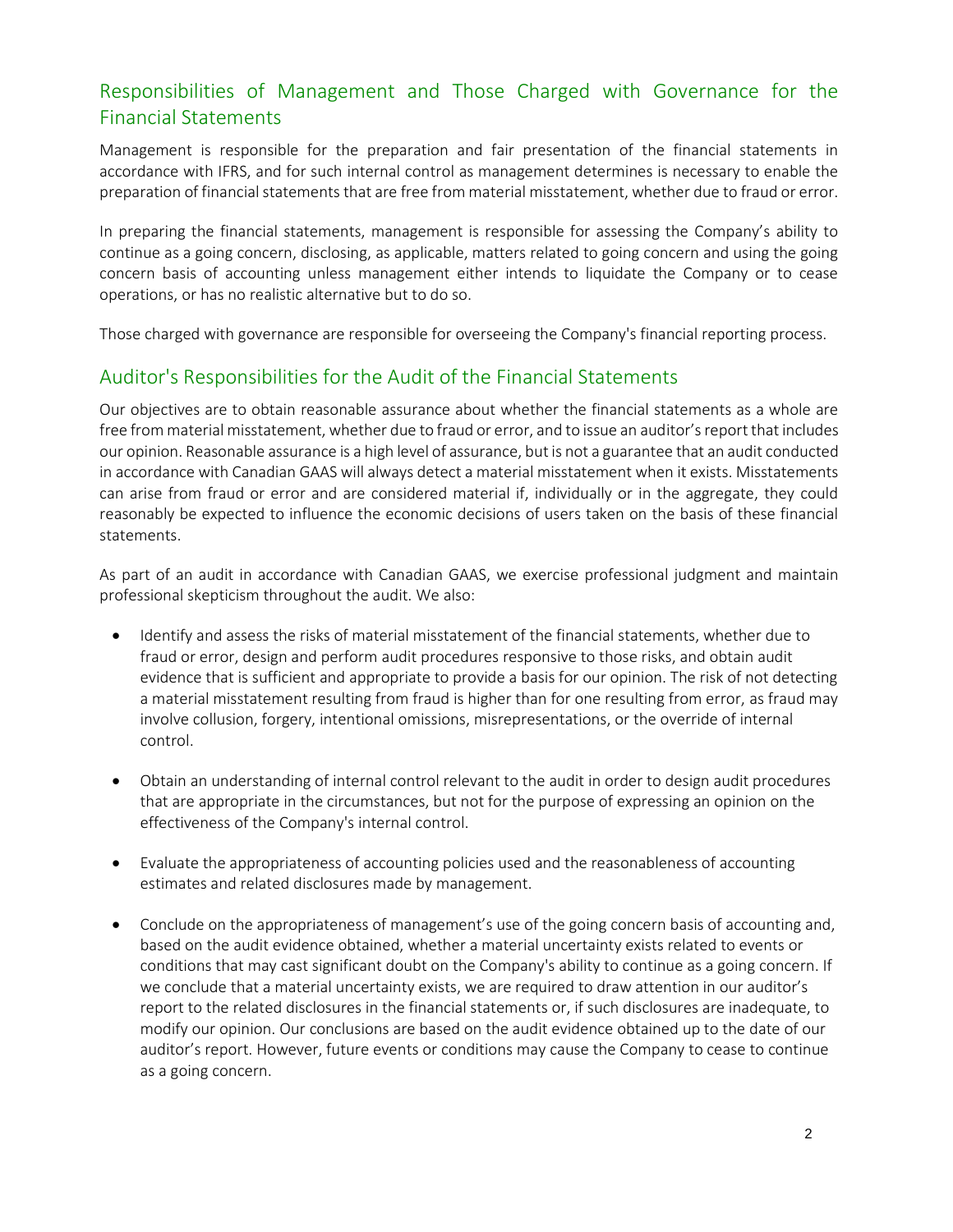• Evaluate the overall presentation, structure and content of the financial statements, including the disclosures, and whether the financial statements represent the underlying transactions and events in a manner that achieves fair presentation.

We communicate with those charged with governance regarding, among other matters, the planned scope and timing of the audit and significant audit findings, including any significant deficiencies in internal control that we identify during our audit.

We also provide those charged with governance with a statement that we have complied with relevant ethical requirements regarding independence, and to communicate with them all relationships and other matters that may reasonably be thought to bear on our independence, and where applicable, related safeguards.

The engagement partner on the audit resulting in this independent auditor's report is Jayana Darras.

/s/ Deloitte LLP

Chartered Professional Accountants Vancouver, British Columbia April 18, 2022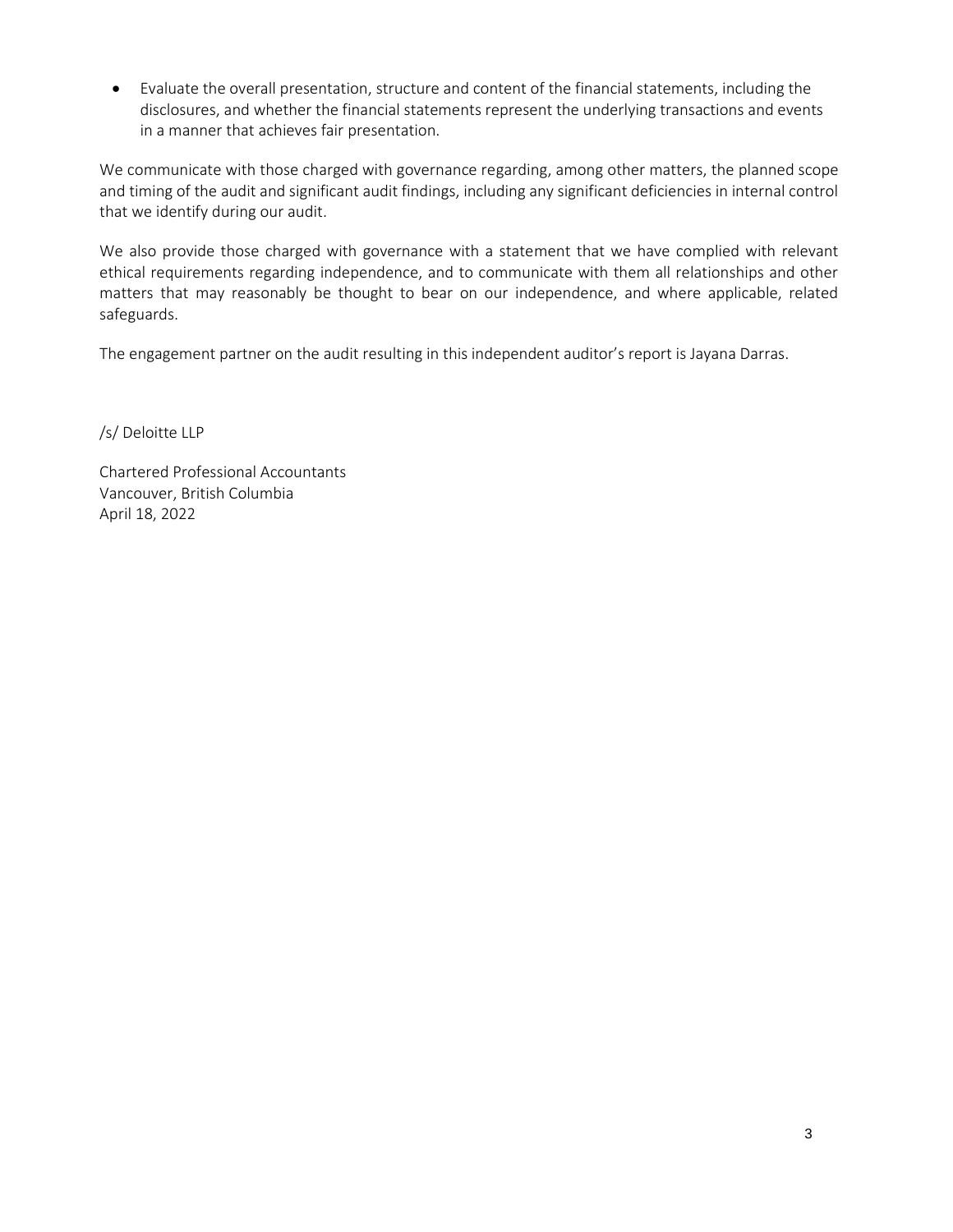#### **RUBICON ORGANICS INC. CONSOLIDATED STATEMENTS OF FINANCIAL POSITION** *Expressed in Canadian Dollars*



|                                             |                         | December 31,   | December 31,               |
|---------------------------------------------|-------------------------|----------------|----------------------------|
|                                             | <b>Notes</b>            | 2021           | 2020                       |
| <b>ASSETS</b>                               |                         |                |                            |
| <b>Current</b>                              |                         |                |                            |
| Cash and cash equivalents                   | 23                      | 11,583,443     | 12,136,459                 |
| Accounts receivable                         | 6                       | 4,155,708      | 2,569,237                  |
| Prepaid expenses and deposits               | 7                       | 694,292        | 1,333,464                  |
| Inventories                                 | 8                       | 8,440,868      | 8,556,670                  |
| Cannabis plants                             | 9                       | 2,173,833      | 1,579,583                  |
| Derivatives                                 | 16                      | 125,881        |                            |
|                                             |                         | 27,174,025     | 26,175,413                 |
| <b>Non-current</b>                          |                         |                |                            |
| Security deposits                           |                         | 483,000        | 500,486                    |
| Property, plant and equipment               | 10                      | 25,094,303     | 22,172,833                 |
| Right-of-use assets                         | 12                      | 208,215        | 341,766                    |
| Intangible asset                            | 11                      | 1,881,749      | 1,881,749                  |
| <b>Total assets</b>                         |                         | 54,841,292     | 51,072,247                 |
|                                             |                         |                |                            |
| <b>LIABILITIES AND SHAREHOLDERS' EQUITY</b> |                         |                |                            |
| <b>Current</b>                              |                         |                |                            |
| Accounts payable and accrued liabilities    | 13                      | 5,793,520      | 6,001,157                  |
| Deferred revenue                            | 14                      |                | 465,497                    |
| Interest payable                            |                         | 332,904        | 1,778,353                  |
| Current portion of lease liabilities        | 12                      | 152,073        | 123,003                    |
| Current portion of loans and borrowings     | 15                      | 659,256        | 13,641,223                 |
|                                             |                         | 6,937,753      | 22,009,233                 |
| <b>Non-current</b>                          |                         |                |                            |
| Non-current portion of lease liabilities    | 12                      | 58,999         | 221,134                    |
| Non-current portion of loans and borrowings | 15                      | 8,945,356      |                            |
| <b>Total liabilities</b>                    |                         | 15,942,108     | 22,230,367                 |
|                                             |                         |                |                            |
| Shareholders' equity                        |                         |                |                            |
| Share capital                               | 17                      | 107,205,007    | 86,349,350                 |
| Reserves                                    | 18                      | 17,537,902     | 13,815,515                 |
| Deficit                                     |                         | (85, 843, 725) | (71, 322, 985)             |
| <b>Total shareholders' equity</b>           |                         | 38,899,184     | 28,841,880                 |
| Total liabilities and shareholders' equity  |                         | 54,841,292     | 51,072,247                 |
|                                             |                         |                |                            |
| Approved on behalf of the Board:            | (Signed) "Bryan Disher" |                | (Signed) "Margaret Brodie" |
|                                             | Director                |                | Director and CFO           |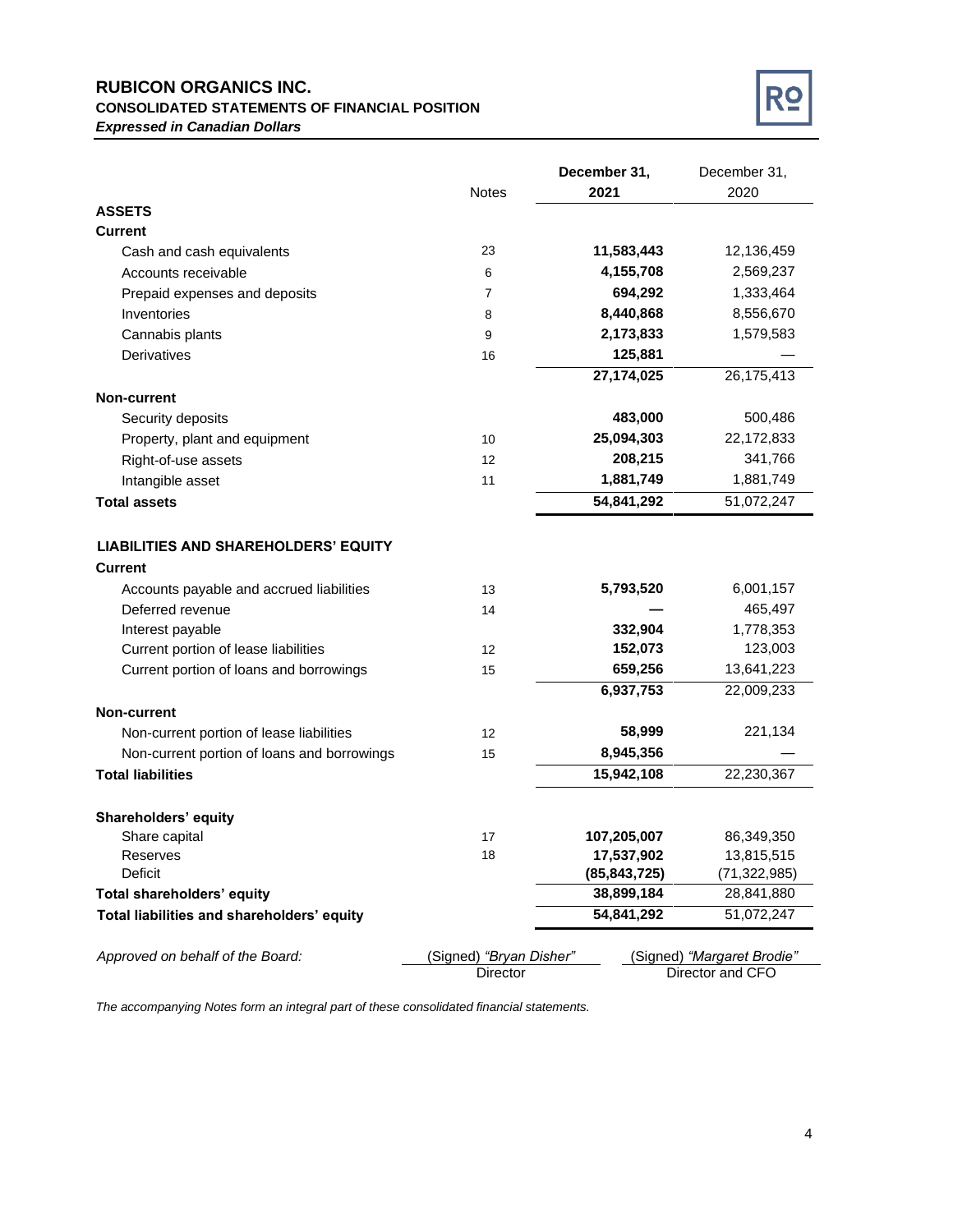### **RUBICON ORGANICS INC. CONSOLIDATED STATEMENTS OF LOSS AND COMPREHENSIVE LOSS** *Expressed in Canadian Dollars, except for share information*



|                                                                                         |              | For the year ended |                |  |
|-----------------------------------------------------------------------------------------|--------------|--------------------|----------------|--|
|                                                                                         | <b>Notes</b> | December 31,       | December 31,   |  |
|                                                                                         |              | 2021               | 2020           |  |
| Revenue                                                                                 |              |                    |                |  |
| <b>Product sales</b>                                                                    |              | 28,786,622         | 11,203,893     |  |
| Excise taxes                                                                            |              | (6, 174, 818)      | (1,816,573)    |  |
| Net revenue                                                                             |              | 22,611,804         | 9,387,320      |  |
| Cost of sales                                                                           |              |                    |                |  |
| <b>Production costs</b>                                                                 | 10           | 9,155,425          | 8,051,854      |  |
| Inventory expensed to cost of sales                                                     | 10           | 9,500,187          | 3,967,624      |  |
| Inventory written off                                                                   |              | 1,651,258          | 1,394,363      |  |
| Gross profit (loss) before fair value adjustments                                       |              | 2,304,934          | (4,026,521)    |  |
| Fair value adjustments to cannabis plants, inventory sold,<br>and other charges         | 9            | (798, 047)         | 3,362,559      |  |
| <b>Gross profit (loss)</b>                                                              |              | 1,506,887          | (663,962)      |  |
| Other income                                                                            | 21           | 83,583             | 929,867        |  |
| <b>Operating expenses</b>                                                               |              |                    |                |  |
| Consulting, salaries and wages                                                          |              | 7,419,633          | 5,867,231      |  |
| General and administrative                                                              |              | 3,243,456          | 2,669,831      |  |
| Share-based compensation                                                                | 18           | 2,140,182          | 2,552,786      |  |
| Sales and marketing                                                                     |              | 1,779,446          | 1,043,470      |  |
| Depreciation and amortization                                                           | 10           | 265,170            | 122,457        |  |
|                                                                                         |              | 14,847,887         | 12,255,775     |  |
| Loss from operations                                                                    |              | (13, 257, 417)     | (11, 989, 870) |  |
| Interest on loans                                                                       | 15           | 1,255,093          | 2,258,194      |  |
| Foreign exchange loss                                                                   |              | 134,111            | 101,477        |  |
| Fair value gain on derivatives                                                          | 16           | (125, 881)         |                |  |
| Net loss from continuing operations                                                     |              | (14, 520, 740)     | (14, 349, 541) |  |
| Net loss from discontinued operations, net of tax                                       | 5            |                    | (633, 631)     |  |
| Net loss for the year                                                                   |              | (14, 520, 740)     | (14,983,172)   |  |
| Other comprehensive income (loss)                                                       |              |                    |                |  |
| Reclassification of exchange rate differences on disposal<br>of discontinued operations | 5            |                    | 659,151        |  |
| <b>Total comprehensive loss</b>                                                         |              | (14,520,740)       | (14, 324, 021) |  |
| Net loss per share from continuing operations, basic and<br>diluted                     |              | (0.26)             | (0.33)         |  |
| Net loss per share from discontinued operations, basic<br>and diluted                   |              |                    | (0.01)         |  |
| Net loss per share, basic and diluted                                                   |              | (0.26)             | (0.34)         |  |
| Weighted average number of shares outstanding, basic<br>and diluted                     |              | 54,917,756         | 43,895,313     |  |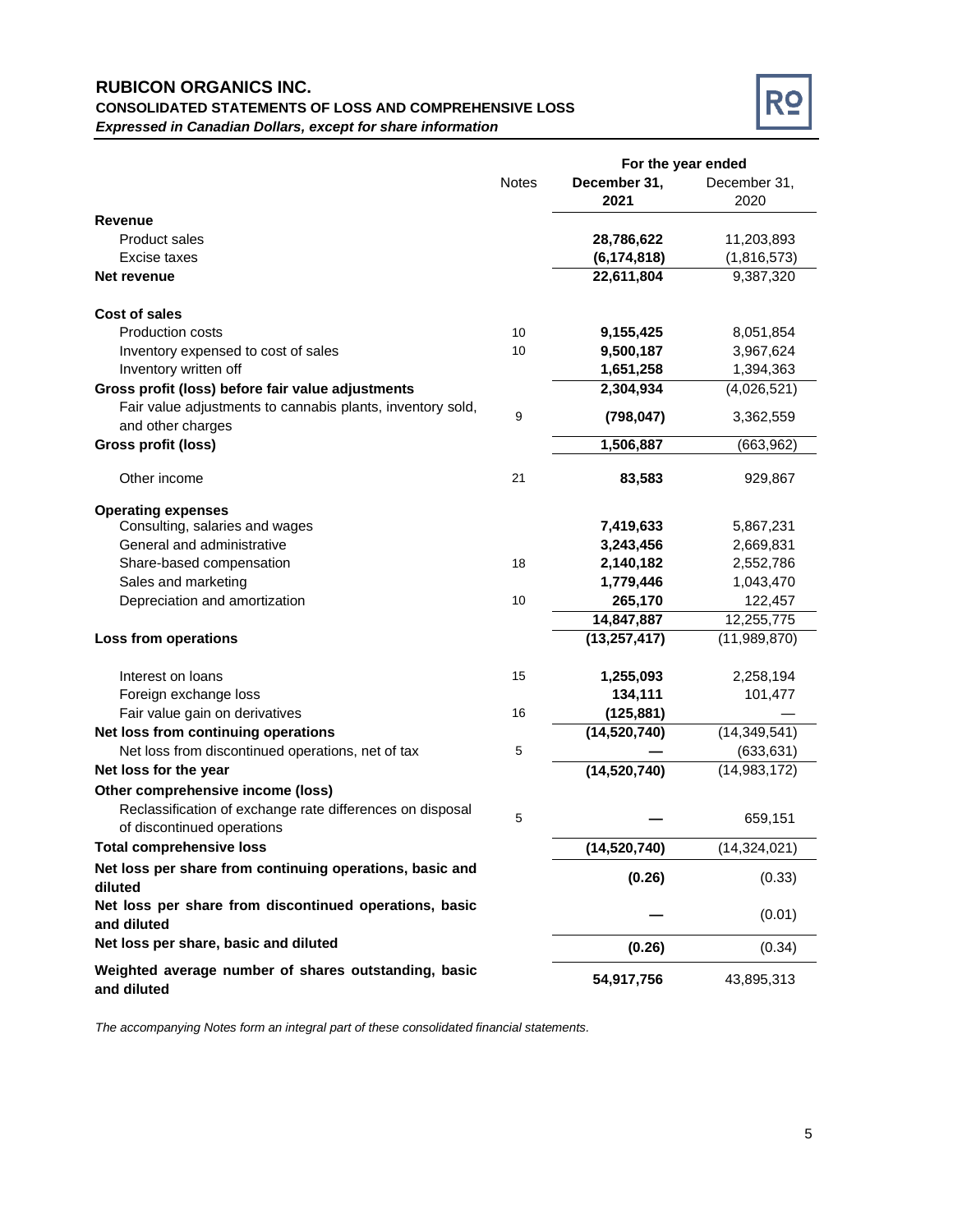### **RUBICON ORGANICS INC. CONSOLIDATED STATEMENTS OF CHANGES IN EQUITY** *Expressed in Canadian Dollars, except for share information*



|                                                                                         |              |                     | Share capital<br>(net of |                                 |                                 |                          | Accumulated<br>other           |                | Total                   |
|-----------------------------------------------------------------------------------------|--------------|---------------------|--------------------------|---------------------------------|---------------------------------|--------------------------|--------------------------------|----------------|-------------------------|
|                                                                                         | <b>Notes</b> | Number of<br>shares | financing<br>costs)      | Share-based<br>reserves         | Warrant<br>reserve              | <b>Reserves</b><br>total | comprehensive<br>income (loss) | <b>Deficit</b> | shareholders'<br>equity |
| Balance, January 1, 2020                                                                |              | 39,966,425          | 63,594,890               | 8,131,976                       | 3,787,494                       | 11,919,470               | (659, 151)                     | (56, 339, 813) | 18,515,396              |
| Share issuance - private placement                                                      | 17           | 5,767,447           | 11,499,276               | $\hspace{0.1mm}-\hspace{0.1mm}$ | 1,812,694                       | 1,812,694                |                                |                | 13,311,970              |
| Share issuance on warrant exercises                                                     | 17           | 2,063,075           | 7,667,054                |                                 | (460, 633)                      | (460, 633)               |                                |                | 7,206,421               |
| Share issuance on stock option exercises                                                | 17           | 1,298,184           | 2,855,230                | (1,275,902)                     | $\hspace{0.1mm}-\hspace{0.1mm}$ | (1, 275, 902)            |                                |                | 1,579,328               |
| Share issuance on RSA vesting                                                           | 17           | 300,000             | 732,900                  | (732,900)                       | $\hspace{0.1mm}-\hspace{0.1mm}$ | (732,900)                |                                |                |                         |
| Share-based compensation                                                                | 18           |                     |                          | 2,552,786                       |                                 | 2,552,786                |                                |                | 2,552,786               |
| Net loss for the year                                                                   |              |                     |                          |                                 |                                 |                          | —                              | (14, 983, 172) | (14,983,172)            |
| Reclassification of exchange rate differences<br>on disposal of discontinued operations |              |                     |                          |                                 |                                 |                          | 659,151                        |                | 659,151                 |
| Balance, December 31, 2020                                                              |              | 49,395,131          | 86,349,350               | 8,675,960                       | 5,139,555                       | 13,815,515               | —                              | (71, 322, 985) | 28,841,880              |
|                                                                                         |              |                     |                          |                                 |                                 |                          |                                |                |                         |
| Balance, January 1, 2021                                                                |              | 49,395,131          | 86,349,350               | 8,675,960                       | 5,139,555                       | 13,815,515               | —                              | (71, 322, 985) | 28,841,880              |
| Prospectus offering                                                                     | 17 & 18      | 6,052,631           | 19,492,019               | $\hspace{0.1mm}-\hspace{0.1mm}$ | 1,731,383                       | 1,731,383                |                                |                | 21,223,402              |
| Warrants issued with debenture                                                          | 15 & 18      |                     |                          |                                 | 610,375                         | 610,375                  |                                |                | 610,375                 |
| Share issuance on stock option exercises                                                | 17           | 535,565             | 1,363,638                | (759, 553)                      | $\hspace{0.1mm}-\hspace{0.1mm}$ | (759, 553)               |                                |                | 604,085                 |
| Share-based compensation                                                                | 18           |                     |                          | 2,140,182                       | $\hspace{0.1mm}-\hspace{0.1mm}$ | 2,140,182                |                                |                | 2,140,182               |
| Net loss for the year                                                                   |              |                     |                          |                                 |                                 |                          | —                              | (14,520,740)   | (14, 520, 740)          |
| Balance, December 31, 2021                                                              |              | 55,983,327          | 107,205,007              | 10,056,589                      | 7,481,313                       | 17,537,902               | –                              | (85, 843, 725) | 38,899,184              |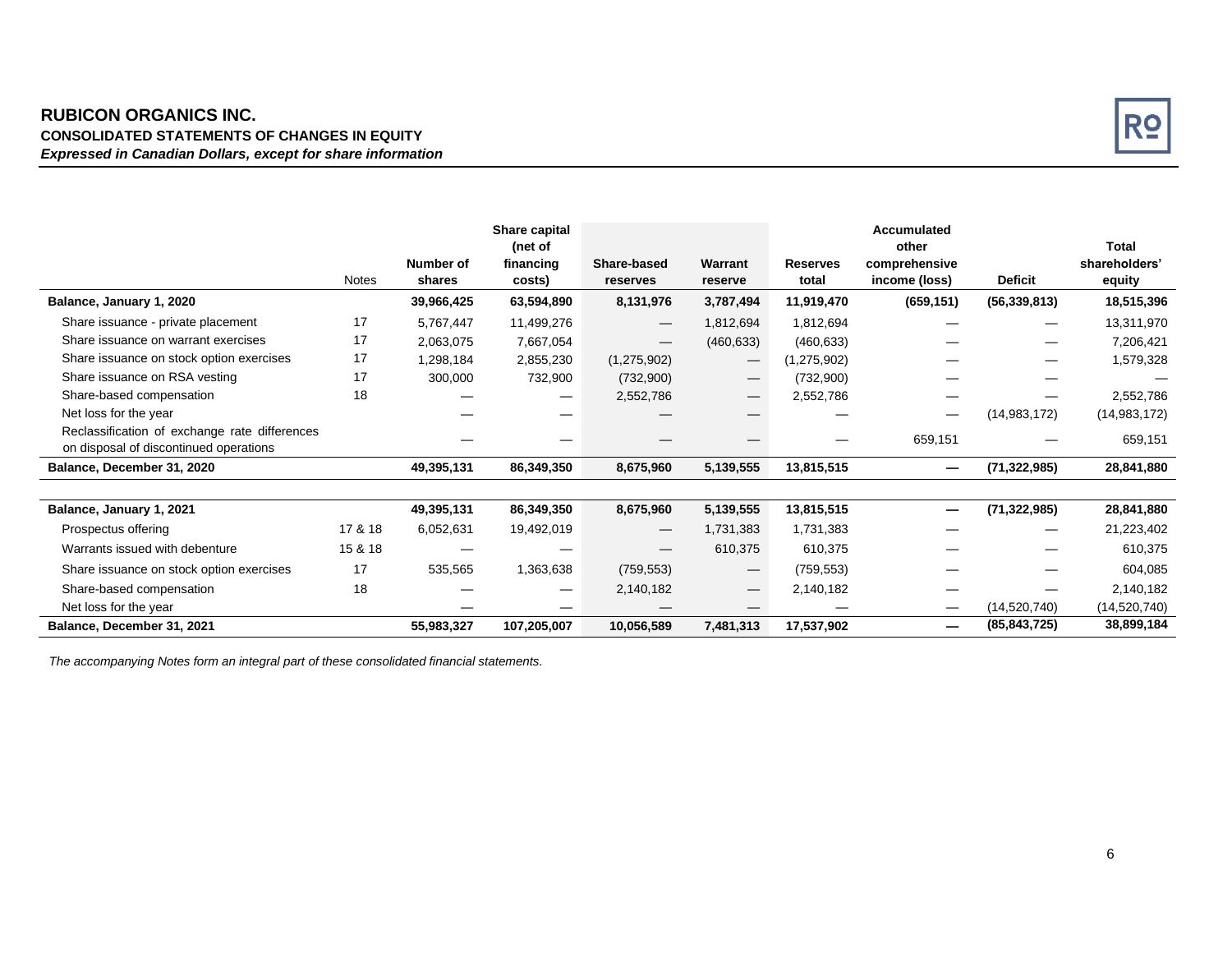### **RUBICON ORGANICS INC. CONSOLIDATED STATEMENTS OF CASH FLOWS** *Expressed in Canadian Dollars*



|                                                           | For the year ended |                          |                |
|-----------------------------------------------------------|--------------------|--------------------------|----------------|
|                                                           |                    | December 31,             | December 31,   |
|                                                           | <b>Notes</b>       | 2021                     | 2020           |
| <b>OPERATING ACTIVITIES</b>                               |                    |                          |                |
| Net loss from continuing operations                       |                    | (14,520,740)             | (14, 349, 541) |
| Net loss from discontinued operations                     |                    |                          | (633, 631)     |
| Adjustments to reconcile net loss to net cash used in     |                    |                          |                |
| operating activities                                      |                    |                          |                |
| Fair value adjustments to cannabis plants, inventory      |                    |                          |                |
| sold, and other charges                                   | 9                  | 798,047                  | (3,362,559)    |
| Depreciation and amortization                             | 10                 | 2,396,498                | 1,717,647      |
| Share based compensation                                  | 18                 | 2,140,182                | 2,552,786      |
| Interest on loans                                         | 15                 | 1,255,093                | 2,320,737      |
| Foreign exchange loss                                     |                    | 150,938                  | 197,215        |
| Fair value gain on Derivatives                            | 16                 | (125, 881)               |                |
| Impairment of assets held for sale                        | $\sqrt{5}$         |                          | 237,637        |
| Changes in non-cash working capital items                 | 23                 | (2,536,481)              | (2,991,145)    |
| Cash used in operating activities                         |                    | (10, 442, 343)           | (14, 310, 854) |
|                                                           |                    |                          |                |
| <b>INVESTING ACTIVITIES</b>                               |                    |                          |                |
| Purchase of property, plant and equipment                 | 7, 10 & 23         | (5,497,322)              | (5,984,326)    |
| Proceeds from sale of disposal group                      | 5                  |                          | 9,059,413      |
| Cash provided by (used in) investing activities           |                    | $\overline{(5,497,322)}$ | 3,075,087      |
| <b>FINANCING ACTIVITIES</b>                               |                    |                          |                |
| Net proceeds from equity financing                        | 17                 | 21,223,402               | 13,311,970     |
| Repayment of loans and borrowings                         | 15                 | (13,855,010)             |                |
| Net proceeds from loans and borrowings                    | 15                 | 9,834,185                |                |
| Interest paid                                             | 15 & 23            | (2,331,176)              | (707, 993)     |
| Proceeds from stock options exercised                     | 17                 | 604,085                  | 1,579,328      |
| Repayment of lease liabilities                            |                    | (170, 866)               | (130, 361)     |
| Proceeds from warrants exercised                          | 17                 |                          | 7,206,421      |
| Proceeds from related parties under revolving credit line | 19                 |                          | 1,100,000      |
| Repayment of related party credit line                    | 19                 |                          | (1,100,000)    |
| Cash provided by financing activities                     |                    | 15,304,620               | 21,259,365     |
| Effect of exchange rate changes on cash                   |                    | 82,029                   | 29,273         |
|                                                           |                    |                          |                |
| Net (decrease) increase in cash during the year           |                    | (553,016)                | 10,052,871     |
| Cash and cash equivalents, beginning of year              |                    | 12,136,459               | 2,083,588      |
| Cash and cash equivalents, end of year                    |                    | 11,583,443               | 12,136,459     |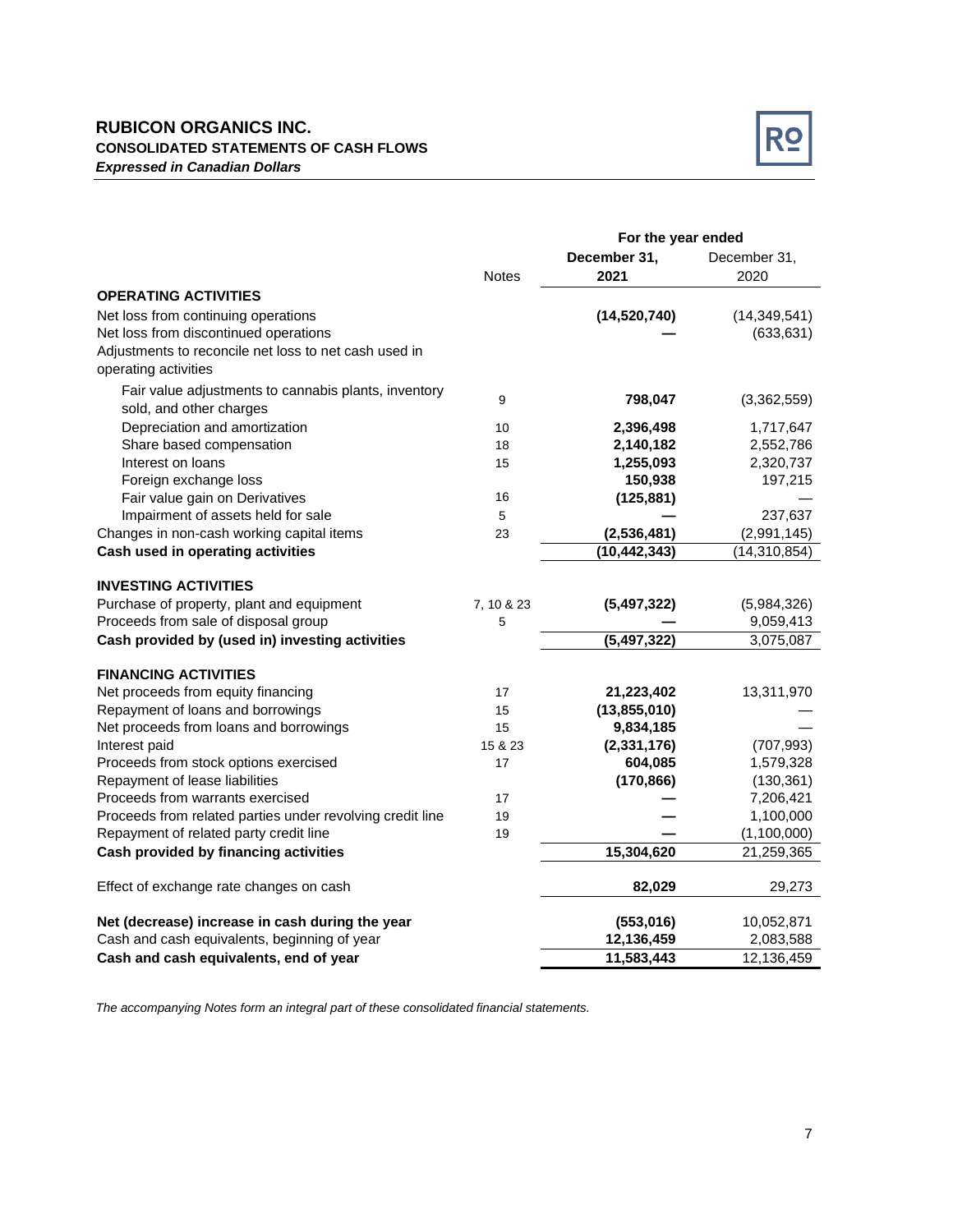

#### **1. NATURE OF OPERATIONS**

Rubicon Organics Inc. (the "Company", "Rubicon", or "ROI") is a British Columbia registered company incorporated on May 15, 2015.

The Company's principal business is the production and sale of cannabis in Canada. The Company produces and processes organic cannabis at its wholly owned, federally licensed 125,000 square foot facility in Delta, British Columbia (the "Delta Facility") which it sells under its wholly owned and other licensed brands.

The Company's common shares trade on the TSX Venture Exchange (the "TSXV") under the trading symbol "ROMJ" and on the OTCQX Best Market under the symbol "ROMJF". The common shares of the Company were voluntarily delisted from the Canadian Securities Exchange at the close of trading on September 21, 2020 and commenced trading on the TSXV at the opening of trading on September 22, 2020.

The address of the Company's registered office and records is 1200 Waterfront Centre, 200 Burrard Street, PO Box 48600 Vancouver, British Columbia V7X 1T2. The Company's head office is unit 505, 744 West Hastings Street, Vancouver, British Columbia V6C 1A5.

#### **2. BASIS OF PREPARATION**

#### *Basis of presentation:*

The accompanying consolidated financial statements have been prepared in accordance with International Financial Reporting Standards as issued by the International Accounting Standards Board ("IFRS"), effective as of December 31, 2021.

These consolidated financial statements were approved for issuance by the Board of Directors on April 18, 2022.

#### *Basis of measurement*

These consolidated financial statements were prepared on a going concern basis under the historical cost method except for certain financial instruments and biological assets which are measured at fair value. The consolidated financial statements are presented in Canadian dollars, except where otherwise indicated. In addition, these financial statements have been prepared using the accrual basis of accounting, except for cash flow information.

#### *Comparative balances*

The Company has presented the fair value adjustments to cannabis plants under a single financial statement caption termed Fair value adjustments to cannabis plants, inventory sold, and other charges in the statement of loss and comprehensive loss. This is a change from the 2020 presentation. Note 9 contains further details of the fair value adjustments to cannabis plants including a breakdown that follows the comparative year's presentation.

#### *Basis of consolidation*

These consolidated financial statements include the financial statements of Rubicon and its controlled subsidiaries. Control exists when Rubicon has the power, directly or indirectly, to govern the financial and operating policies of an entity to obtain benefits from its activities. The financial statements of each subsidiary are included in the consolidated financial statements from the date that control commences until the date that control ceases.

The results of subsidiaries acquired or disposed of during the year are included in the consolidated statements of loss and comprehensive loss from the effective date of acquisition or up to the effective date of disposal. All inter-company transactions, balances, income and expenses are eliminated through the consolidation process.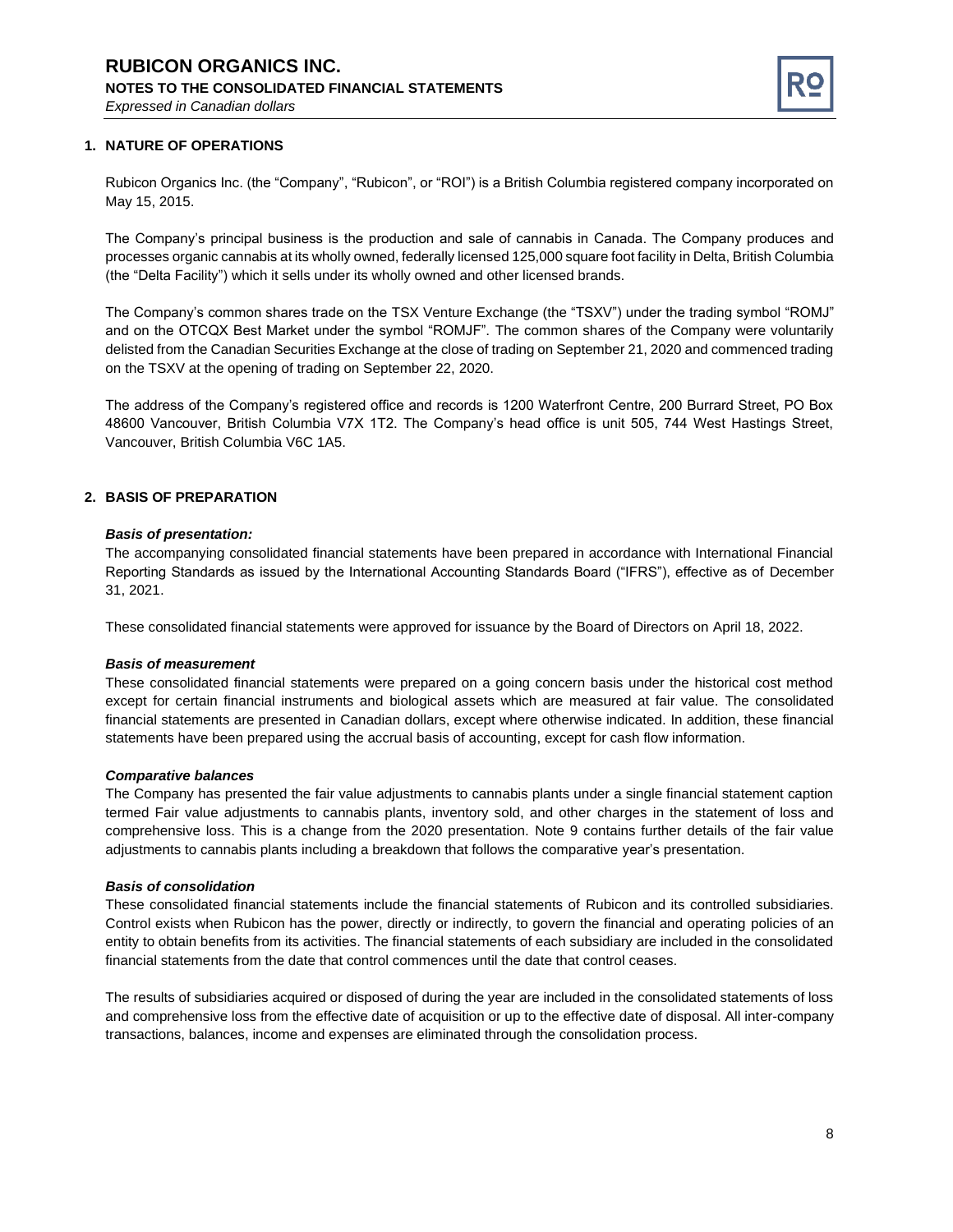# **RUBICON ORGANICS INC. NOTES TO THE CONSOLIDATED FINANCIAL STATEMENTS**

*Expressed in Canadian dollars*



Entities in Rubicon's consolidated financial statements are as follows:

| <b>Name</b>                                 | <b>Place of Incorporation</b> | <b>Ownership Percentage</b> |
|---------------------------------------------|-------------------------------|-----------------------------|
| Rubicon Holdings Corp. ("RHC") <sup>1</sup> | BC. Canada                    | 100%                        |
| West Coast Marketing Corp.                  | BC, Canada                    | 100%                        |

<sup>1.</sup> Formerly Rubicon Organics Canada Corp.

On October 1, 2020, the Company amalgamated Bridge View Greenhouses Ltd. and Vintages Organic Cannabis Company Inc. ("Vintages") into RHC. In this process, the Health Canada license issued in accordance with the Cannabis Act and Cannabis Regulations held by Vintages was transferred to RHC.

In the year ended December 31, 2020 the following subsidiaries were consolidated prior to their sale or dissolution:

| <b>Name</b>                        | <b>Transaction</b> | <b>Transaction Date</b> | Place of<br>Incorporation | Ownership<br>Percentage |
|------------------------------------|--------------------|-------------------------|---------------------------|-------------------------|
| Rubicon Holdings, Inc. ("RHI")     | Dissolved          | December 1, 2020        | <b>WA, United States</b>  | 100%                    |
| West Coast Property Holdings, Inc. | Dissolved          | December 1, 2020        | <b>WA. United States</b>  | 100%                    |
| Rubicon Property 1, LLC            | Sold               | April 3, 2020           | <b>WA, United States</b>  | 100%                    |
| Rubicon Property 2, LLC            | Dissolved          | October 26, 2020        | <b>WA, United States</b>  | 100%                    |
| Rubicon California, LLC            | Dissolved          | December 1, 2020        | <b>CA. United States</b>  | 100%                    |
| Great Pacific Brands, LLC          | Dissolved          | October 26, 2020        | <b>WA. United States</b>  | 100%                    |
| Red Dog Operations, Inc.           | Dissolved          | October 26, 2020        | <b>WA, United States</b>  | 100%                    |
| Seymour Soils, Inc.                | Dissolved          | October 26, 2020        | WA. United States         | 100%                    |

#### **3. SIGNIFICANT ACCOUNTING POLICIES**

#### **a. Functional and presentation currency**

These consolidated financial statements are presented in Canadian dollars ("\$"). The functional currency of the Company and its existing and now sold or dissolved subsidiaries is the currency of the primary economic environment in which each operates. The functional currency of all the Company's operations is Canadian dollars other than those US entities that were sold or dissolved in 2020 where the functional currency was United States dollars ("US\$"). Once the Company determines the functional currency of an entity it is not changed unless there is a change in the relevant underlying transactions, events and circumstances. Any change in an entity's functional currency is accounted for prospectively from the date of the change, and the consolidated statements of financial performance are translated using the exchange rate at that date.

#### **b. Foreign currency translation**

Transactions in foreign currencies are initially recorded by the Company's subsidiaries at their respective functional currency spot rates at the date the transaction is recognized. Monetary assets and liabilities denominated in foreign currencies are translated at the functional currency spot rates of exchange at reporting period ends. Differences arising on settlement or translation of monetary items are recognized in profit or loss. Non-monetary items that are measured in terms of historical cost in a foreign currency are translated using the exchange rates at the dates of the initial transactions. Non-monetary items measured at fair value in a foreign currency are translated using the exchange rates at the date when the fair value is determined. The gain or loss arising on translation of non-monetary items measured at fair value is treated in line with the recognition of the gain or loss on the change in fair value of the item (i.e., translation differences on items whose fair value gain or loss is recognized in other comprehensive income ("OCI") or profit or loss are also recognized in OCI or profit or loss, respectively).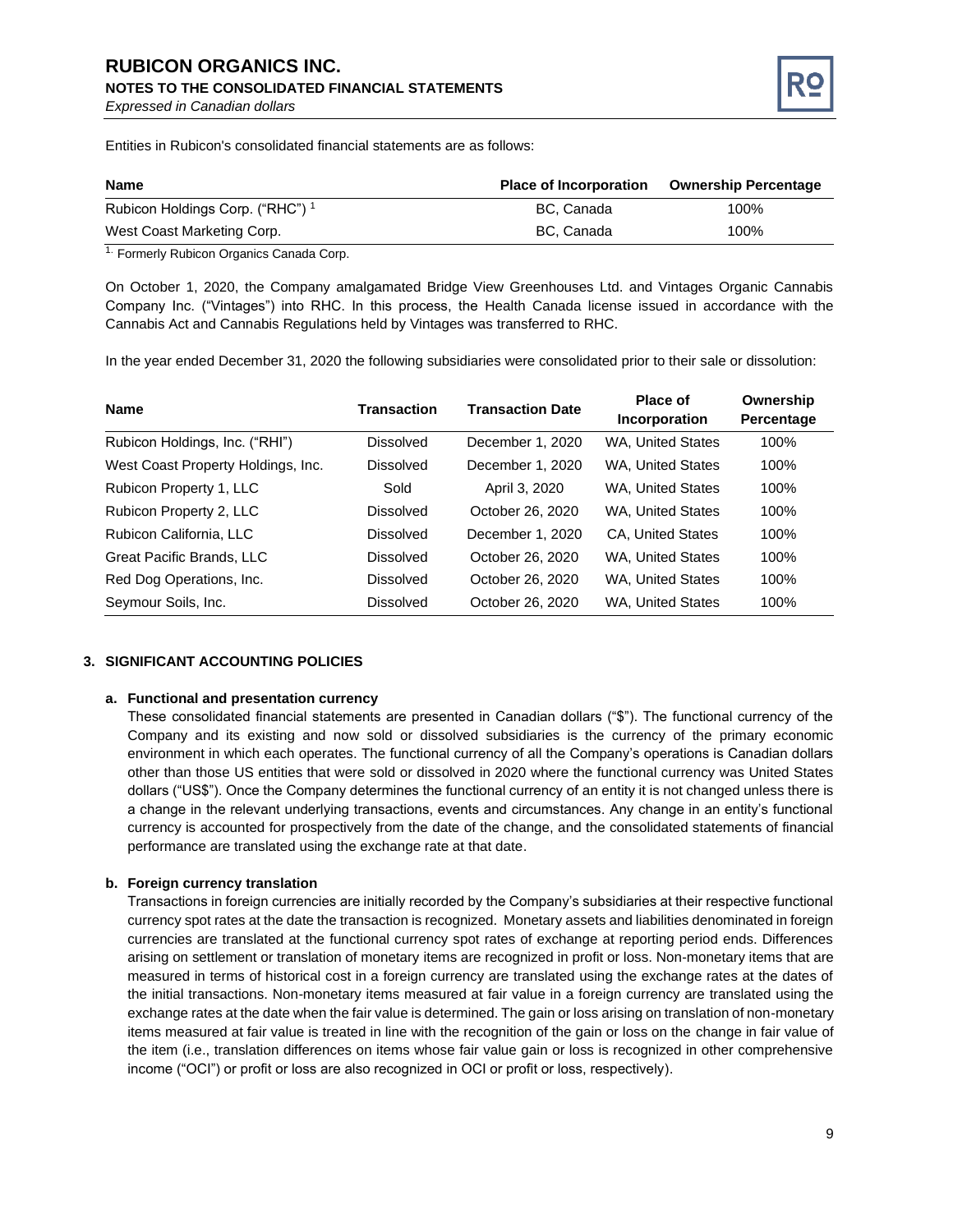

On consolidation, the assets and liabilities of foreign operations are translated into Canadian dollars at the rate of exchange prevailing at the reporting date and their statements of profit or loss are translated at the average exchange rate prevailing during each reporting period. Equity balances are translated at historical exchange rates prevailing at the date of the transactions. The exchange differences arising on translation for consolidation are recognized in OCI. On disposal of a foreign operation, the component of OCI relating to that particular foreign operation is reclassified to profit or loss.

#### **c. Assets held for sale and discontinued operations**

The Company classifies assets and disposal groups as held for sale if their carrying amounts will be recovered principally through a sale transaction rather than through continuing use. Assets and disposal groups classified as held for sale are measured at the lower of their carrying amount and fair value less costs to sell. Costs to sell are the incremental costs directly attributable to the disposal of the asset or disposal group, excluding finance costs and income tax expense.

The criteria for held for sale classification is regarded as met only when the sale is highly probable, and the asset or disposal group is available for immediate sale in its present condition. Actions required to complete the sale should indicate that it is unlikely that significant changes to the sale will be made or that the decision to sell will be withdrawn. Management must be committed to the plan to sell the asset and the sale expected to be completed within one year from the date of the classification.

Property, plant and equipment and intangible assets are not depreciated or amortized once classified as held for sale.

Assets and liabilities classified as held for sale are presented separately as current items in the consolidated statements of financial position.

A disposal group qualifies as discontinued operation if it is a component of an entity that either has been disposed of, or is classified as held for sale, and represents a separate major line of business or geographical area of operations, is part of a single co-ordinated plan to dispose of a separate major line of business or geographical area of operations, or, is a subsidiary acquired exclusively with a view to resale.

Discontinued operations are excluded from the results of continuing operations and are presented as a single amount as profit or loss after tax from discontinued operations in the statement of profit or loss.

#### **d. Cash and cash equivalents**

Cash and cash equivalents consists of deposits held at financial institutions and other deposits that are highly liquid and readily convertible into cash.

#### **e. Cannabis plants**

The Company's cannabis plants consist of cannabis plants and seeds. Cannabis plants are measured at their fair value less costs to sell up to the point of harvest in accordance with IAS 41 – Agriculture. Fair value at the point of harvest becomes the base cost of inventories. Fair value is determined using a valuation model that estimates the expected harvest yield per plant and applies this to the estimated fair value less costs to sell per gram of dried cannabis flower. The Company then measures and adjusts the cannabis plants to the fair value less cost to sell. Unrealized gains or losses arising from changes in the fair value of cannabis plants are included in the consolidated statements of loss and comprehensive loss of the related year. Seeds are measured at cost which approximates fair value.

#### **f. Production costs**

The Company expenses the direct and indirect costs related to the biological transformation of cannabis plants prior to harvest as incurred. Production costs include labour related costs, cultivation materials and consumables, utilities, facility costs and production related depreciation.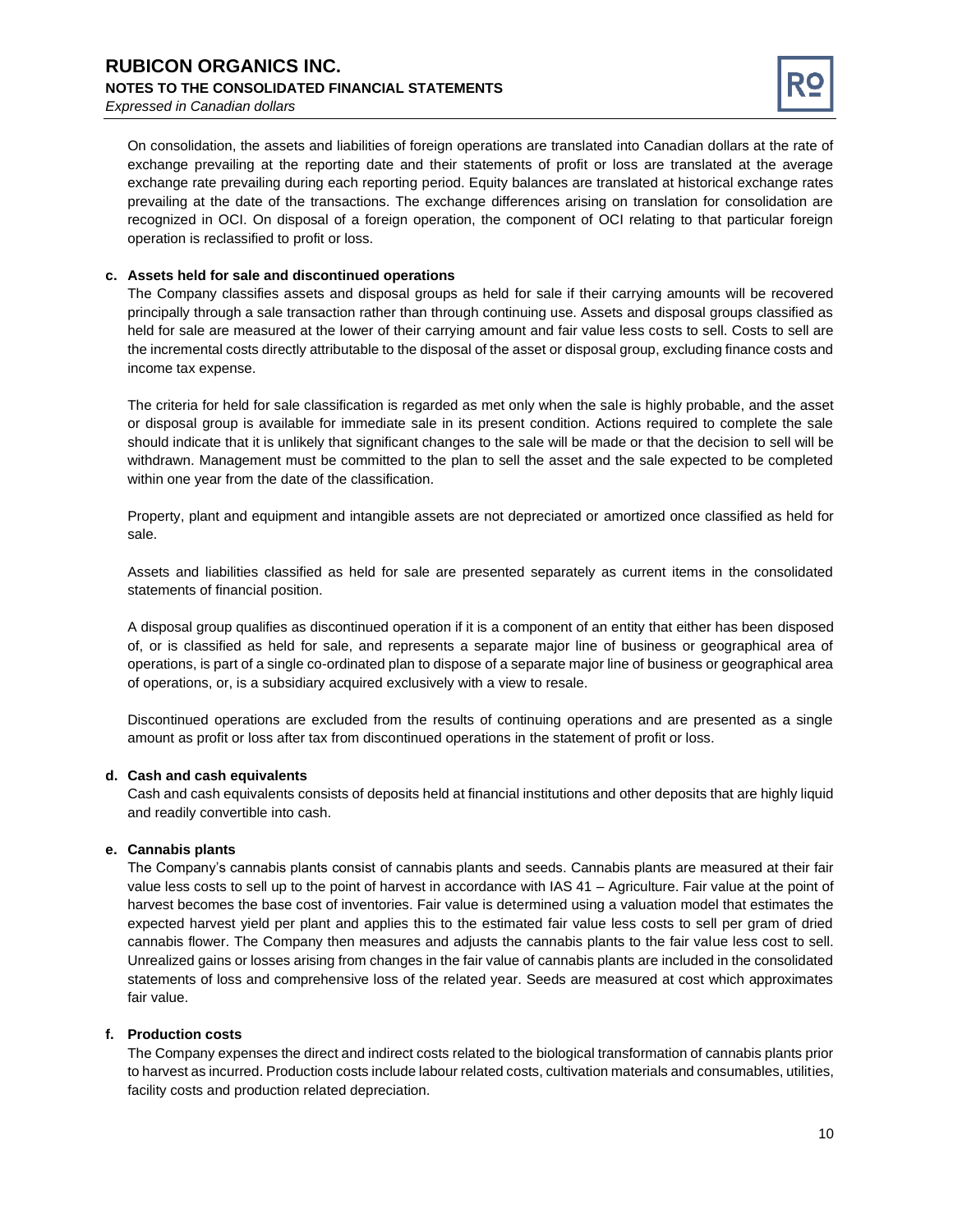

#### **g. Inventories**

Inventories consist of finished goods, work in progress, packaging materials and unused consumable inventory used in propagation and transformation of the Company's cannabis plants. Inventories are measured at the lower of cost and net realizable value. Inventories of harvested cannabis are transferred from cannabis plants at their fair value less costs to sell at harvest which becomes the base cost of work in process inventory. Any subsequent postharvest costs are capitalized to inventory to the extent that the cost is less than net realizable value. Post-harvest costs include any direct labour related costs, packaging supplies and consumables, utilities, facilities costs, quality and testing costs, and related depreciation. Net realizable value is determined as the estimated selling price in the ordinary course of business less the estimated costs of completion and the estimated costs necessary to make the sale. Cost is determined using the average cost basis. The Company reviews inventory for obsolete, redundant and slow-moving goods and any such inventory are written down to net realizable value.

#### **h. Property, plant and equipment**

Property, plant and equipment is measured at cost less accumulated amortization and impairment losses. Amortization is provided on a straight-line basis over its useful life as outlined below:

| Asset type                            | <b>Reporting Category</b>            | <b>Useful Life</b> |
|---------------------------------------|--------------------------------------|--------------------|
| Computer equipment and software       | Equipment and vehicles               | 3 years            |
| Office equipment                      | Equipment and vehicles               | 3 years            |
| Propagation equipment                 | Equipment and vehicles               | 3 years            |
| Greenhouse equipment                  | Equipment and vehicles               | 5-7 years          |
| Extraction lab equipment              | Equipment and vehicles               | 7 years            |
| Security equipment                    | Equipment and vehicles               | 7 years            |
| Vehicles                              | Equipment and vehicles               | 5 years            |
| Greenhouse and improvements           | Buildings and leasehold improvements | 20 years           |
| Residential building and improvements | Buildings and leasehold improvements | 30 years           |

An asset's residual value, useful life and depreciation method are reviewed at each reporting period and adjusted if appropriate. Land and construction in progress are stated at cost. Once available for service, depreciation is provided over the estimated useful life of each class of depreciable asset. Improvements which increase the useful life of property and equipment and replacements of major components of property and equipment are capitalized, while maintenance, repairs, and minor replacements are expensed as incurred.

An asset is classified as under construction if the Company is currently constructing it and it is not yet ready to be used for its final intended purpose. Assets under construction are measured at cost with no depreciation. Once an item is ready for its intended use, it is reclassified to its appropriate asset category and depreciated accordingly.

Gains and losses on disposal of an asset are determined by comparing the proceeds from disposal with the carrying amount of the item and are recognized in profit or loss.

Long-lived assets, including property, plant and equipment are reviewed for impairment at each statement of financial position date or whenever events or changes in circumstances indicate that the carrying amount of an asset exceeds its recoverable amount. The recoverable amount of an asset is the higher of its fair value, less costs to sell, and its value in use. If the carrying amount of an asset exceeds its recoverable amount, an impairment charge is recognized immediately in profit or loss by the amount by which the carrying amount of the asset exceeds the recoverable amount. If an impairment loss subsequently reverses, the carrying amount of the asset is increased to the lesser of the revised estimate of recoverable amount, and the carrying amount that would have been recorded had no impairment loss been recognized previously.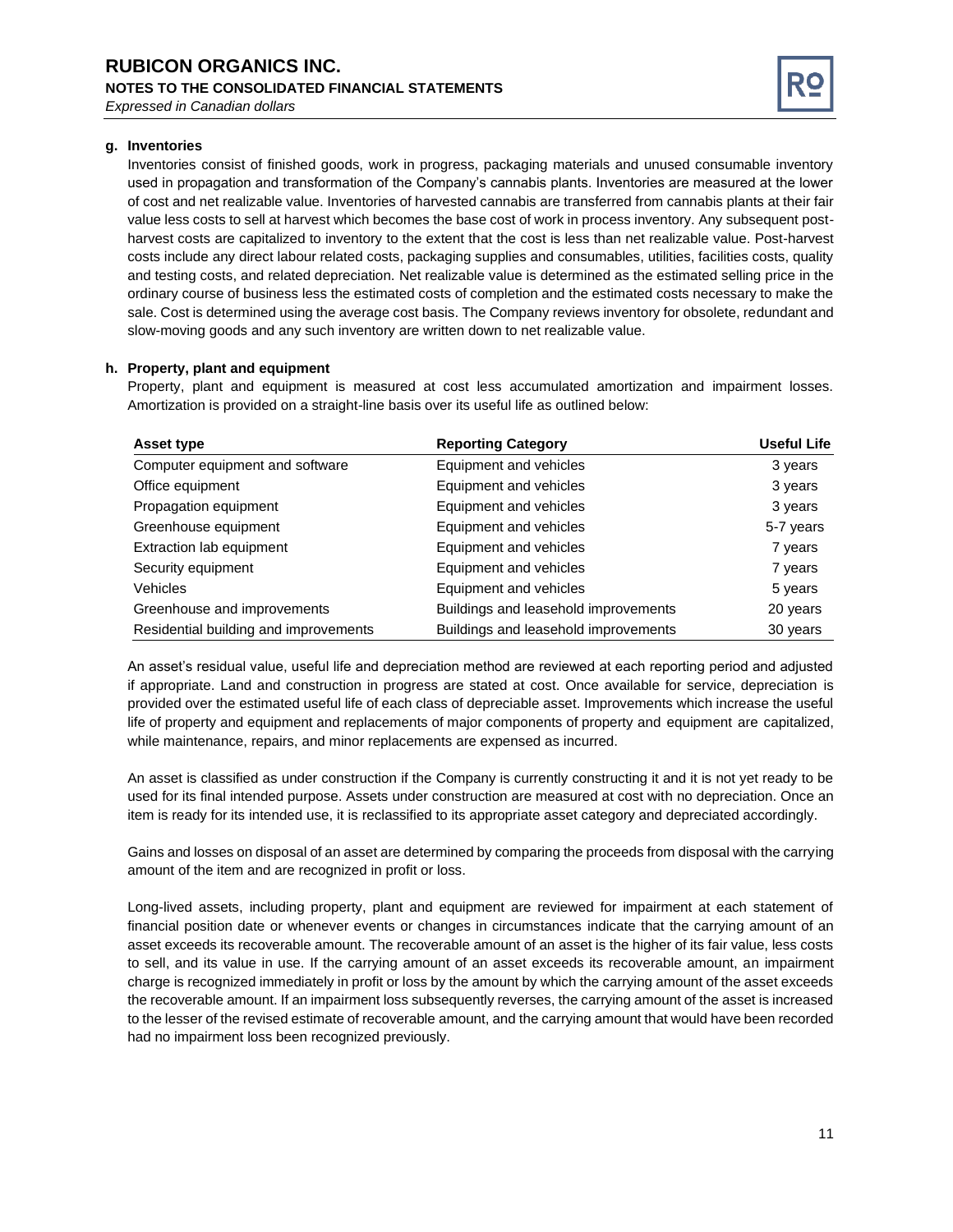

#### **i. Intangible assets**

Intangible assets are recorded at cost less accumulated amortization and impairment losses, if any. The Health Canada license was measured at fair value at the time of acquisition. The Health Canada license has an indefinite life and is tested for impairment on an annual basis or when there is an indicator of impairment.

#### **j. Leases**

At the inception of a contract, the Company assesses whether the contract conveys the right for the Company to control the use of an identified asset for a period of time in exchange for consideration. If it does, the Company recognizes a right-of-use asset and a lease liability at the commencement date of the lease. The right-of-use asset is initially measured at cost, which comprises the initial amount of the lease liability adjusted for any lease payments made at or before the commencement date, plus any initial direct costs incurred and an estimate of costs to dismantle and remove the underlying asset, less any lease incentives received. The right-of-use asset is subsequently depreciated using the straight-line method from the commencement date to the earlier of the end of the useful life of the right-of-use asset or the end of the lease term. In addition, the right-of-use assets are adjusted for impairment losses, if any. The estimated useful lives and recoverable amounts of right-of-use assets are determined on the same basis as those of property, plant, and equipment. The lease liability is initially measured at the present value of the lease payments that are not paid at the commencement date, discounted using the interest rate implicit in the lease or, if that rate cannot be readily determined, the Company's incremental borrowing rate. The lease liability is subsequently measured at amortized cost using the effective interest method.

The Company has elected not to recognize right-of-use assets and lease liabilities for lease terms of 12 months or less and leases for which the underlying asset is of low value. The Company recognizes the lease payments associated with these leases as an expense on a straight-line basis over the lease term.

#### **k. Share capital**

Financial instruments issued by the Company are classified as equity only to the extent that they do not meet the definition of a financial liability. The Company's common shares and warrants are classified as equity instruments.

Incremental costs directly attributable to the issue of new common shares are shown as a deduction, net of tax, from the proceeds. When equity offerings consist of common shares issued with attached share purchase warrants, if both instruments are classified as equity, the net proceeds are allocated based on the relative fair value of each component of equity. In determining the fair value of warrants that are not publicly traded, the Company uses the Black-Scholes option pricing model.

#### **l. Share-based compensation**

The Company has an employee equity award plan. The Company measures equity settled share-based payments based on their fair value at the grant date and recognizes compensation expense over the vesting period based on the Company's estimate of equity instruments that will eventually vest.

Expected forfeitures are estimated at the date of grant and subsequently adjusted if further information indicates actual forfeitures may vary from the original estimate. The impact of the revision of the original estimate is recognized in profit or loss such that the cumulative expense reflects the revised estimate.

For stock options granted to non-employees the compensation expense is measured at the fair value of the goods and services received except where the fair value cannot be estimated in which case it is measured at the fair value of the equity instruments granted. The fair value of share-based compensation to non-employees is periodically remeasured until counterparty performance is complete, and any change therein is recognized over the period and in the same manner as if the Company had paid cash instead of paying with or using equity instruments.

Consideration paid by employees or non-employees on the exercise of stock options is recorded as share capital and the related share-based compensation is transferred from share-based reserve to share capital.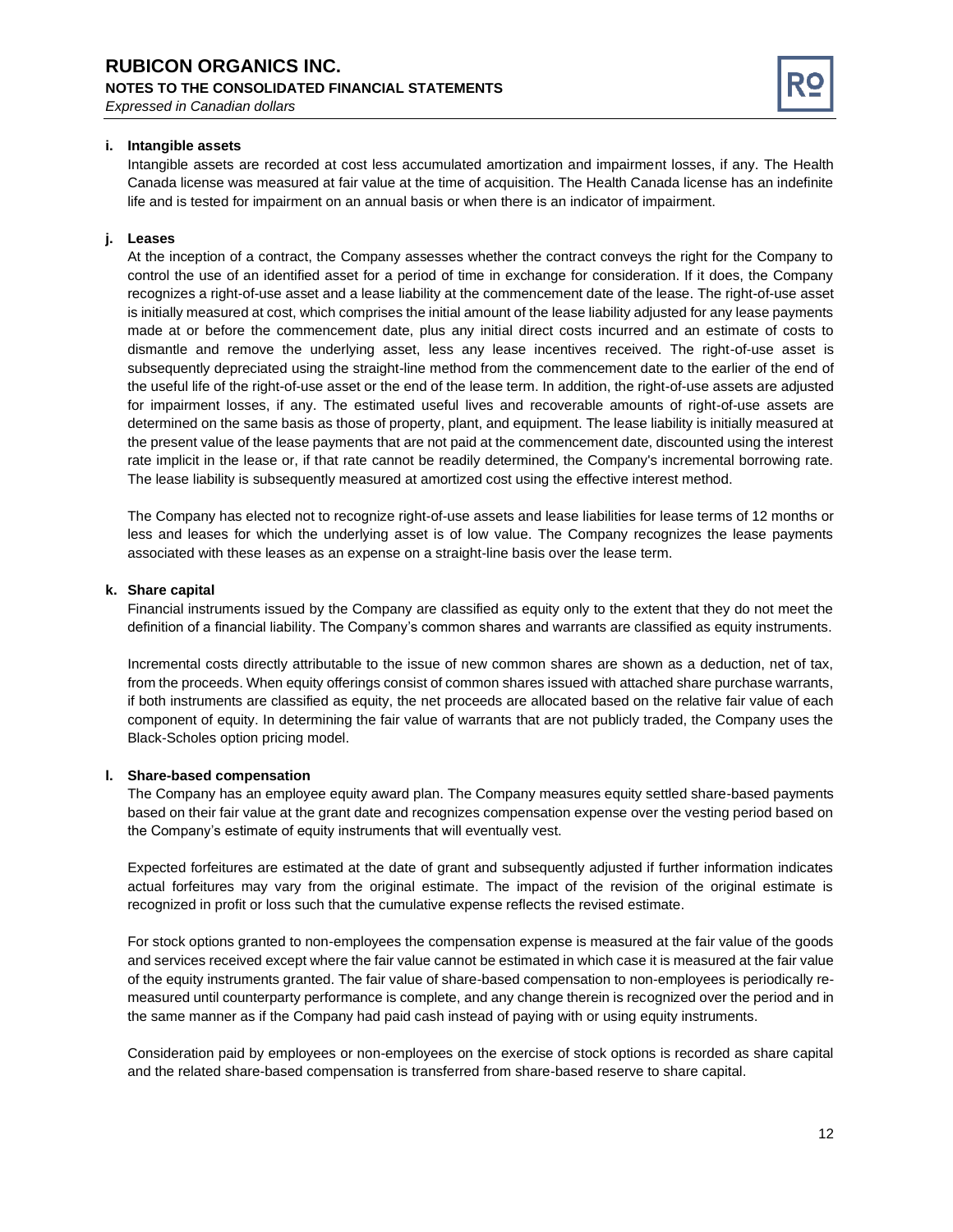

#### **m. Income taxes**

Income tax expense includes current and deferred income taxes.

#### **Current income tax**

Current income tax assets and liabilities for the current period are measured at the amount to be expected to be recovered from or paid to the taxation authorities. The tax rates and tax laws used to compute the amount are those that are enacted or substantively enacted at the reporting date.

Current income tax related to items recognized directly in other comprehensive income or equity is recognized in other comprehensive income or equity and not in profit or loss. Management periodically evaluates positions taken in the tax filings with respect to situations where applicable tax regulations are subject to interpretation and establishes provisions where appropriate.

#### **Deferred income tax**

Deferred income tax is provided using the balance sheet method on temporary differences between the tax bases of assets and liabilities and their carrying amounts for financial reporting purposes at the reporting date. Deferred tax liabilities are recognized for all taxable temporary differences. Deferred tax assets are recognized for all deductible temporary differences, the carry-forward of unused tax credits and any unused tax losses, to the extent that it is probable that taxable profit will be available against which the deductible temporary differences and the carry forward of unused tax credits and tax losses can be utilized.

The carrying amount of deferred tax assets is reviewed at the end of each reporting period and reduced to the extent that it is no longer probable that sufficient taxable profit will be available to allow all or part of the deferred income tax asset to be utilized. Unrecognized deferred tax assets are reassessed at the end of each reporting period and are recognized to the extent that it has become probable that future taxable profit will be available to allow the deferred tax asset to be recovered.

Deferred tax assets and liabilities are measured at the tax rates that are expected to apply to the year when the asset is realized, or the liability is settled, based on tax rates (and tax laws) that have been enacted or substantively enacted by the end of the reporting period.

Deferred tax assets and deferred tax liabilities are offset if a legally enforceable right exists to set off current tax assets against current tax liabilities and the deferred taxes relate to the same taxable entity and the same taxation authority.

#### **n. Related party transactions**

Parties are considered to be related if one party has the ability to directly or indirectly control the other party or exercise significant influence over the other party in making financial and operating decisions. Parties subject to common control are also considered to be related. Related parties may be individuals or corporate entities. A transaction is considered to be a related party transaction when there is a transfer of resources or obligations between related parties.

#### **o. Financial instruments**

All financial instruments are initially recorded at fair value at the time of acquisition. The Company classifies financial instruments in accordance with IFRS 9, *Financial Instruments*, into classes based on their nature and characteristics. Management determines the classification when the instruments are initially recognized, which is normally the date of transaction.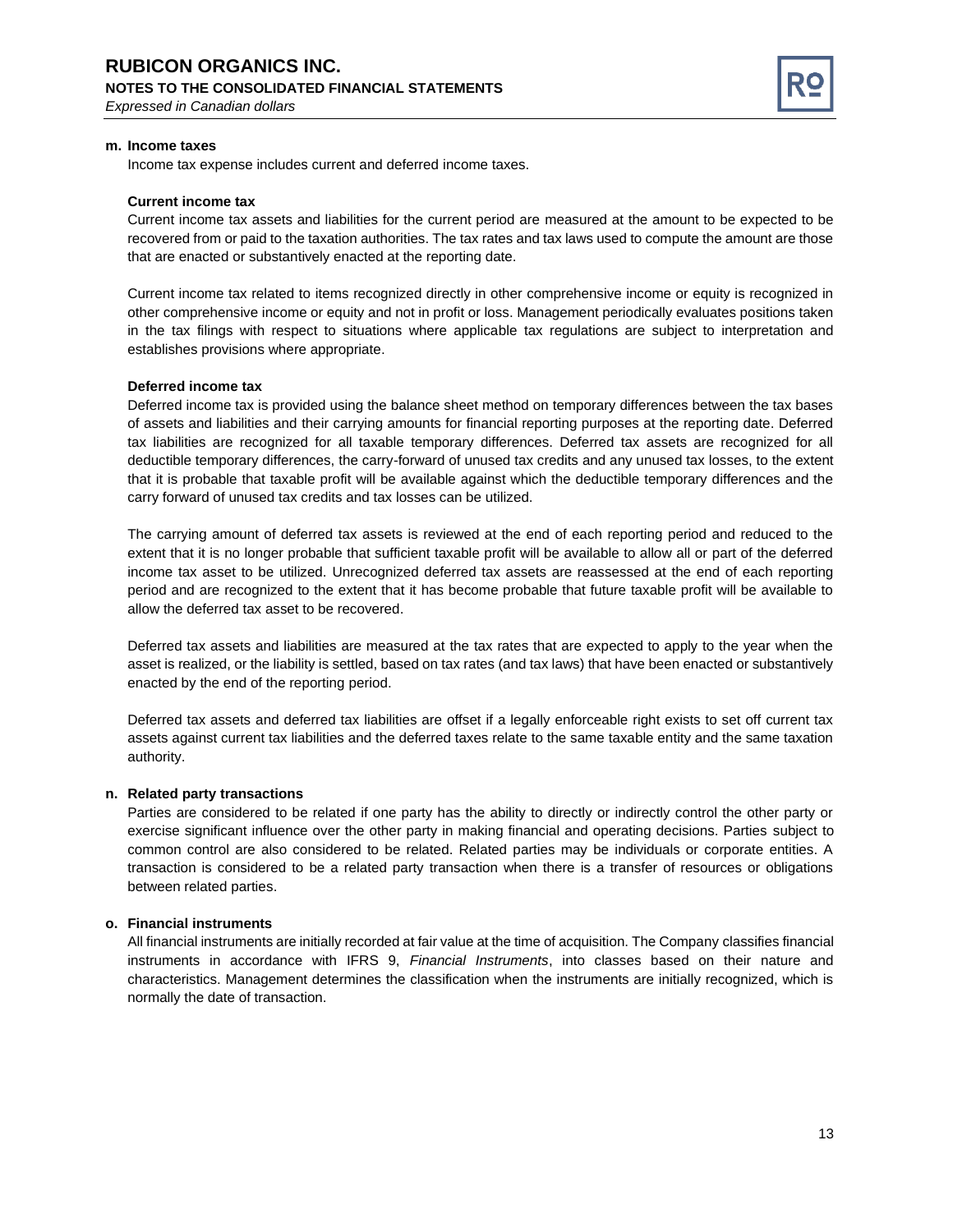

#### **Financial assets**

All financial assets are initially recorded at fair value and classified upon inception into one of the following categories: amortized cost, fair value through profit or loss ("FVTPL") and fair value through other comprehensive income ("FVTOCI").

Financial assets classified as amortized cost are initially recognized at fair value plus directly attributed transaction costs. After initial recognition, these financial assets are subsequently measured at amortized cost using the effective interest method. The effective interest method is a method of calculating the amortized cost of a financial instrument and of allocating interest income over the relevant year. The effective interest rate is the rate that exactly discounts estimated future cash receipts through the expected life of the financial instrument, or, where appropriate, a shorter period, to the net carrying amount on initial recognition.

Financial assets classified as FVTPL are measured at fair value with unrealized gains and losses recognized through profit or loss. Regular purchases and sales of FVTPL financial assets are accounted for at the trade date, as opposed to the settlement date.

#### **Financial liabilities**

All financial liabilities are initially recorded at fair value and designated upon inception as FVTPL or amortized cost.

Financial liabilities at amortized cost are initially recorded at fair value less directly attributable transaction costs. After initial recognition, other financial liabilities are subsequently measured at amortized cost using the effective interest method.

#### **Financial instrument classification**

The Company classifies its financial assets and liabilities depending on the purpose for which the financial instruments were acquired, their characteristics, and management intent as outlined below:

| Cash and cash equivalents                | Amortized cost |
|------------------------------------------|----------------|
| Accounts receivable                      | Amortized cost |
| Derivatives                              | <b>FVTPL</b>   |
| Security deposits                        | Amortized cost |
| Accounts payable and accrued liabilities | Amortized cost |
| Interest payable                         | Amortized cost |
| Loans and borrowings                     | Amortized cost |

The fair values of cash and cash equivalents, accounts receivable, security deposits, accounts payable and accrued liabilities and interest payable approximate their carrying amounts due to the short-term maturity of those instruments.

#### **Fair value of financial instruments**

The fair value of financial instruments that are traded in active markets at each reporting date is determined by reference to quoted market prices, without deduction for transaction costs. For financial instruments that are not traded in active markets, the fair value is determined using appropriate valuation techniques, such as using a recent arm's length market transaction, discounted cash flow analysis or other valuation models.

#### **p. Impairment of financial assets**

The Company makes an assessment at each reporting date whether a financial asset is impaired. The Company applies the simplified approach under IFRS 9 to its account receivables and calculates expected credit losses based on lifetime expected losses taking into consideration historical credit loss experience and financial factors specific to the debtors and general economic conditions.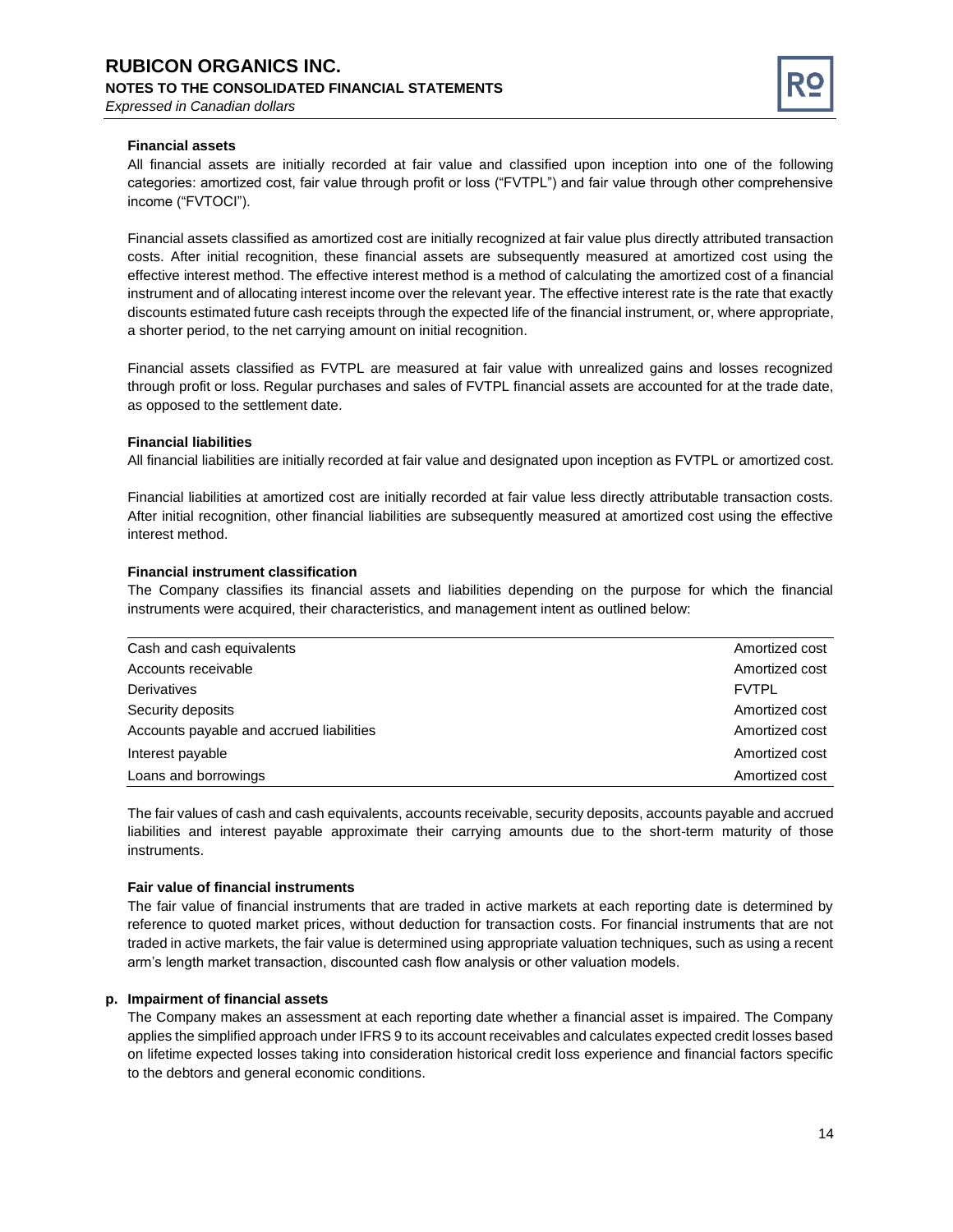

#### **q. Segment information**

Operating segments are components of the Company that engages in business activities from which they earn revenues and incur expenses (including revenues and expenses related to transactions with other components of the Company), the operations of which can be clearly distinguished, and the operating results of which are regularly reviewed by the chief operating decision maker ("CODM") for the purposes of resource allocation and assessing its performance. The Company's CODM has been identified as the Chief Executive Officer ("CEO").

Management has determined that the Company operates in a single reportable segment, being the production and sale of cannabis in Canada.

#### **r. Revenue from contracts with customers**

Revenue is recognized at the amount of consideration that the Company expects to be entitled to in exchange for transferring promised goods to a customer. Revenue from the sale of goods is recognized when control of the goods has transferred, as determined by respective shipping terms and subject to certain additional considerations, as this is when the Company has satisfied its performance obligation under the contract. The Company does not have performance obligations after the delivery of goods to customers. Net revenue is presented net of applicable excise taxes, as well as a variable sales allowance to account for the potential return of goods.

#### **s. Government grants and government assistance**

Government grants and assistance that compensate the Company for expenses incurred are recognized in the statement of profit or loss as other income on a systematic basis in the periods in which the expenses are recognized, unless the conditions for receiving the grant or assistance are met after the related expenses have been recognized. In that case, the grant is recognized when it becomes receivable.

#### **t. New accounting pronouncements**

The following IFRS standard has been recently issued by the IASB. Pronouncements that are irrelevant or not expected to have a significant impact have been excluded.

#### **Amendments to IAS 1: Classification of Liabilities as Current or Non-current**

The amendment clarifies the requirements relating to determining if a liability should be presented as current or non-current in the statement of financial position. Under the new requirement, the assessment of whether a liability is presented as current or non-current is based on the contractual arrangements in place as at the reporting date and does not impact the amount or timing of recognition. The amendment applies retrospectively for annual reporting periods beginning on or after January 1, 2023. The Company has evaluated the potential impact of these amendments and determined there is no impact on the Company's consolidated financial statements.

#### **4. CRITICAL ACCOUNTING ESTIMATES AND JUDGMENTS**

The preparation of these consolidated financial statements requires management to make certain estimates, judgments and assumptions that affect the reported amounts of assets and liabilities at the date of the financial statements and the reported amounts of expenses during the reporting period. Actual outcomes could differ from these estimates. Estimates by their nature are uncertain. The impacts of such estimates could be pervasive throughout the consolidated financial statements and may require accounting adjustments based on future occurrences. Revisions to accounting estimates are recognized in the period in which the estimate is revised and future periods if the revision affects both current and future periods. These estimates are based on historical experience, current and future economic conditions and other factors, including expectations of future events that are believed to be reasonable under the circumstances.

The following accounting policies are subject to such judgments and because of the uncertainty associated with the estimation process they could have the most significant impact on the reported results and financial position: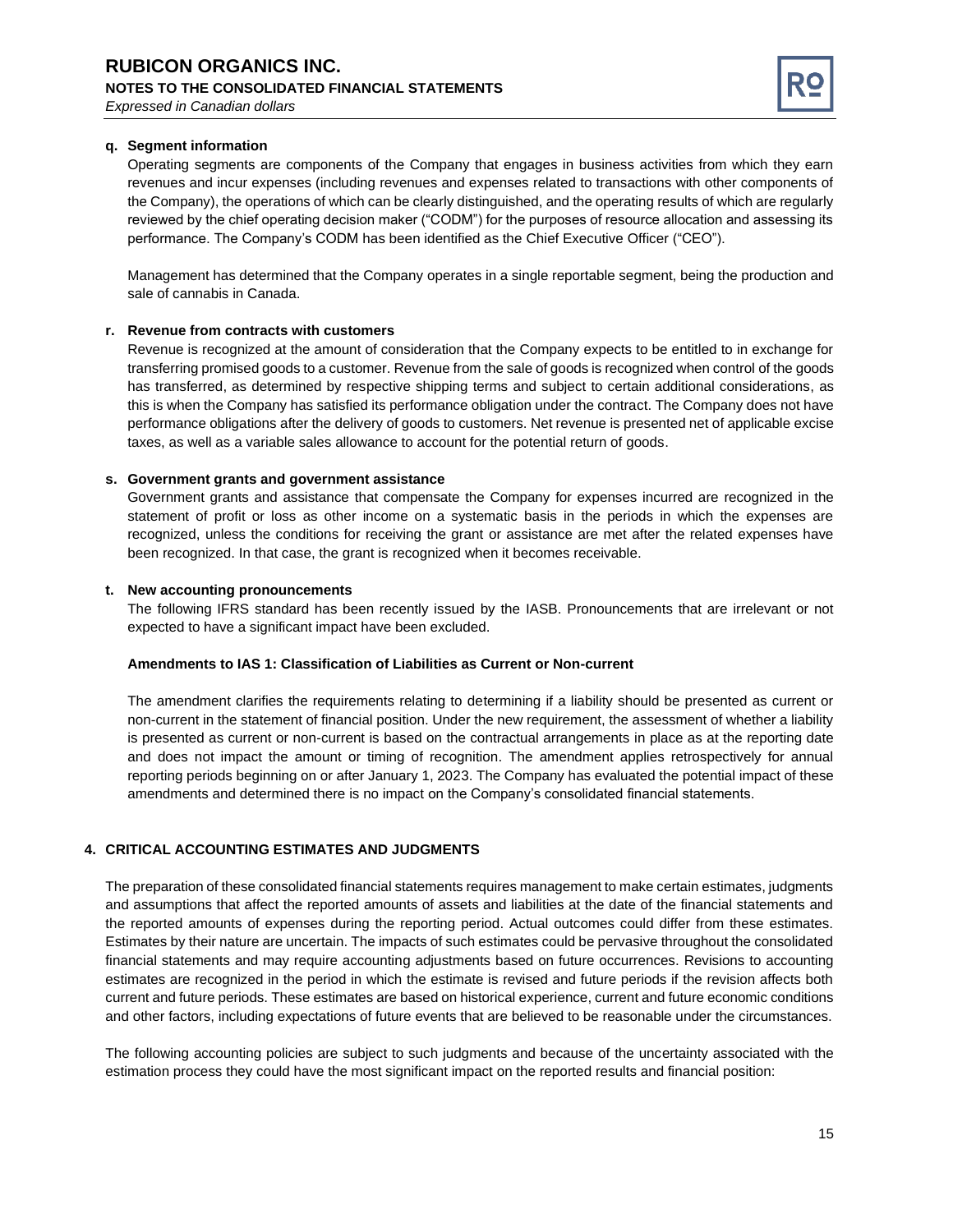

#### **a. Estimated useful lives and depreciation of property and equipment and intangible assets**

Amortization of property and equipment and intangible assets are dependent upon estimates of useful lives and residual values, which are determined through the exercise of judgment.

#### **b. Valuation of cannabis plants**

Cannabis plants are measured at their fair value less costs to sell up to the point of harvest. Determination of the fair value of cannabis plants requires management to estimate selling prices, selling costs, stage of growth of cannabis plants, harvest yields, and post-harvest costs to bring harvested cannabis to bulk inventory. Refer to Note 9 for further details.

#### **c. Valuation of share-based transactions**

The Company measures the cost of equity-settled transactions by reference to the fair value of the equity instruments at the date at which they are granted. Estimating fair value for share-based payment transactions requires determination of the most appropriate valuation model, which is dependent on the terms and conditions of the grant. This estimate also requires determination of the most appropriate inputs to the valuation model including the expected life of the share option, volatility and dividend yield and making assumptions about them. The assumptions and models used for estimating fair value for share-based payment transactions are disclosed in Note 17 and Note 18.

#### **d. Valuation and bifurcation of compound financial instruments**

Compound financial instruments are bifurcated and recorded as separate liability and equity components. On initial recognition, the fair value of the liability component is the present value of the contractually determined stream of future cash flows discounted at the rate of interest determined by comparable market instruments of similar credit status. The equity component is assigned the residual amount after deducting from the fair value of the whole instrument the amount separately determined for the liability component. Valuation of the liability component requires management to exercise judgment in the determination of the interest rate of debt with substantially the same credit status, cash flows and terms.

#### **e. Return allowance**

The Company estimates a return allowance on invoiced sales using a tiered structure which considers whether the product was produced in-house or by a third-party and whether the product was an existing SKU or new innovation. A different return allowance percentage is applied to each of these product categories based on historical actual returns.

#### **f. Inventory net realizable value**

The Company uses judgment in determining the net realizable value of inventory. When assessing net realizable value, the Company considers the impact of product quality, age, spoilage, expected future demand, expected future use, and price fluctuation.

#### **g. Going concern**

The ability of the Company to continue as a going concern is dependent on its ability to achieve future profitable operations. Current management forecasts and related assumptions support the view that the Company can adequately manage the operational needs of the business.

In March 2020, the World Health Organization declared the outbreak of COVID-19 a global pandemic. The Company has taken extensive measures to protect and sustain its operations during the pandemic but there can be no assurance that the Company will not be further impacted by adverse consequences that may be brought about by the COVID-19 pandemic. The extent to which COVID-19 impacts the Company's operations will depend on future developments, which continue to be highly uncertain and cannot be predicted with confidence. The Company is closely monitoring the impact of the COVID-19 pandemic on all aspects of its business.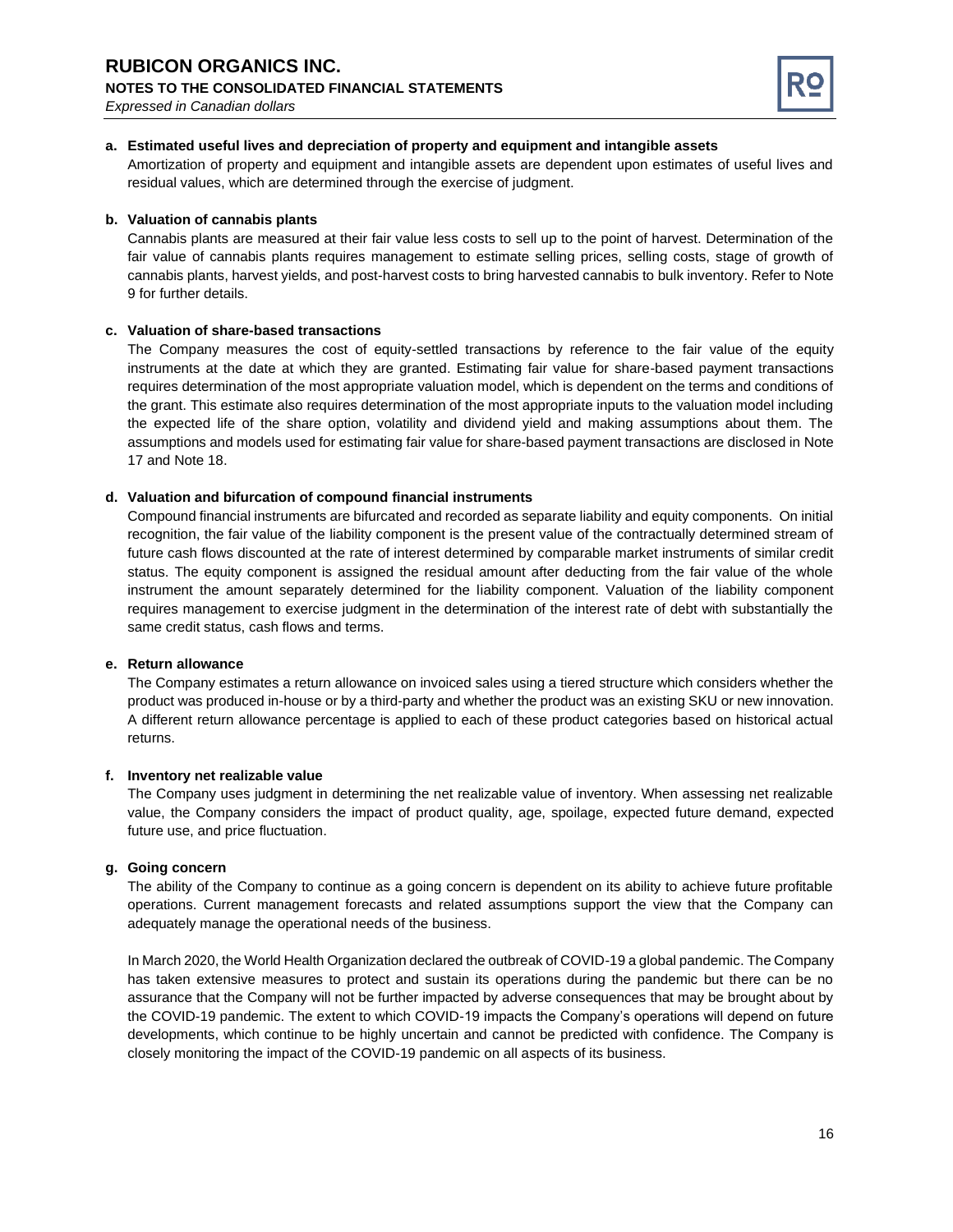

#### **5. DISCONTINUED OPERATIONS – UNITED STATES**

On April 3, 2020, Rubicon completed the sale of the majority of its US assets for gross proceeds of \$12,020,700 (US\$8,500,000), excluding transaction costs. On November 18, 2020, Rubicon sold a parcel of land in California for proceeds of \$509,457 (US\$390,000). All of the Company's US subsidiaries were sold or dissolved by December 31, 2020.

For the year ended December 31, 2020, the Company had a net loss from discontinued operations of \$633,631.

#### **6. ACCOUNTS RECEIVABLE**

|                                  | December 31, 2021 | December 31, 2020 |
|----------------------------------|-------------------|-------------------|
| Trade receivables                | 4,138,791         | 2,153,102         |
| Sales taxes recoverable          | 16.917            | 116.135           |
| Excise tax security deposit      |                   | 300,000           |
| <b>Total accounts receivable</b> | 4,155,708         | 2.569.237         |

Trade receivables arise from sales of cannabis to distributors and retailers in Canada. As at December 31, 2021, 90% of trade receivables were with provincial government cannabis distributors (December 31, 2020: 77%). Trade receivables is presented net of a \$499,344 provision for returns (December 31, 2020: \$784,331).

For the year ended December 31, 2021, the Company had four customers (December 31, 2020: four customers) that individually represented more than 10% and together constitute 94% (December 31, 2020; 94%), of the Company's net revenue. Direct sales to all provincial government cannabis distributors accounted for 96% of revenue (December 31, 2020: 83%).

During the year ended December 31, 2020, the Health Canada license was transferred from Vintages to RHC, and RHC submitted a new excise tax security deposit. The previous Vintages exercise tax security deposit of \$300,000 which was therefore repayable by Health Canada to Vintages as at December 31, 2020 was received in full during 2021.

#### **7. PREPAID EXPENSES AND DEPOSITS**

|                                     | December 31, 2021 | December 31, 2020 |
|-------------------------------------|-------------------|-------------------|
| Prepaid expenses                    | 438.983           | 331,130           |
| Deposits                            | 158.854           | 787,554           |
| Other                               | 96.455            | 214.780           |
| Total prepaid expenses and deposits | 694.292           | 1,333,464         |

As at December 31, 2021, \$26,238 of the deposits balance was related to property, plant and equipment (December 31, 2020: \$145,915).

#### **8. INVENTORIES**

Inventory as at December 31, 2021 and December 31, 2020 consisted of consumable inventory used in the propagation and transformation of the Company's cannabis plants, work-in-process ("WIP") inventory and finished goods.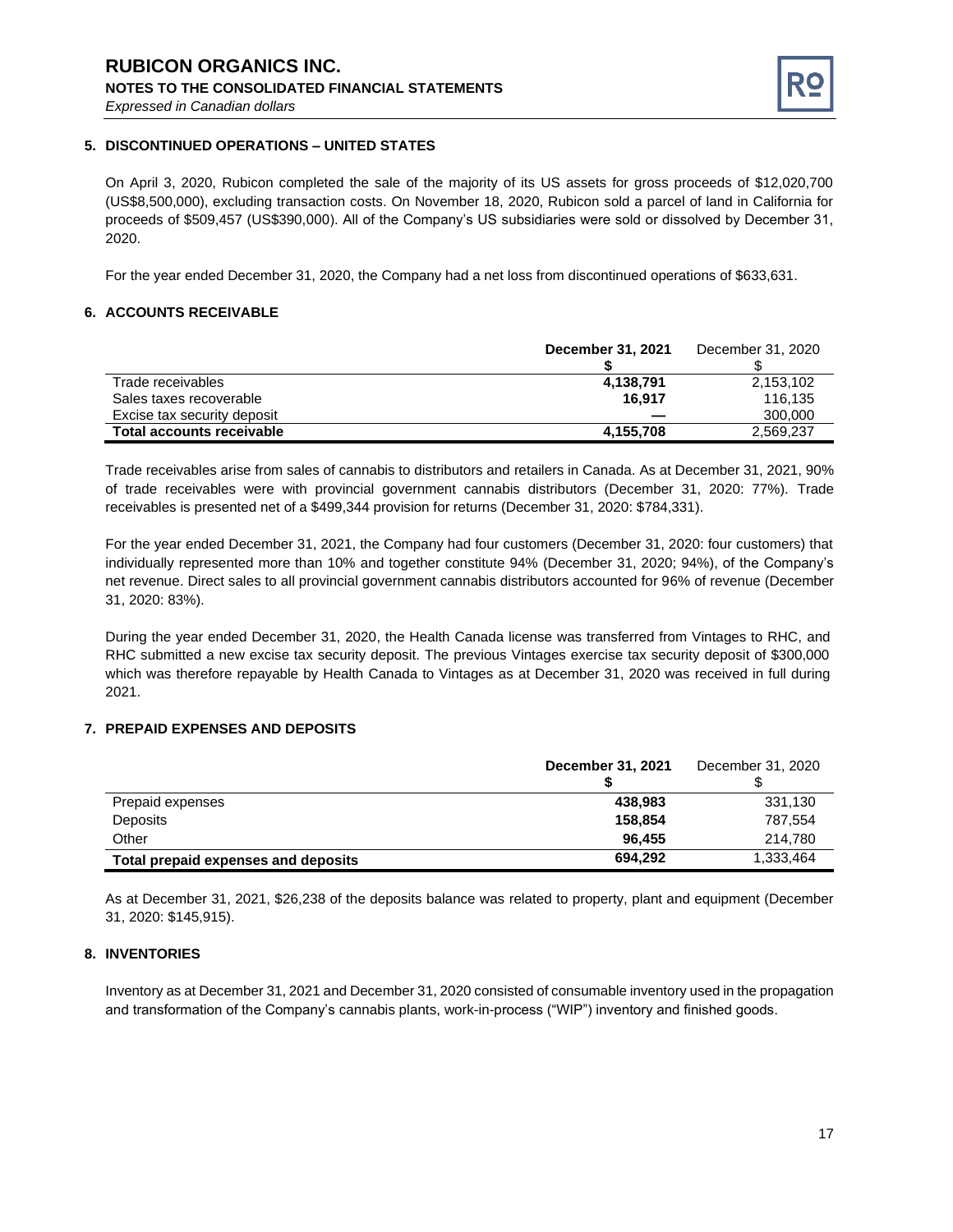# **RUBICON ORGANICS INC.**

#### **NOTES TO THE CONSOLIDATED FINANCIAL STATEMENTS**

*Expressed in Canadian dollars*



|                          | December 31, 2021 | December 31, 2020 |
|--------------------------|-------------------|-------------------|
| Consumable inventory     | 2,029,498         | 1,058,102         |
| WIP inventory            | 5,546,737         | 5,993,465         |
| Finished goods           | 864.633           | 1,505,103         |
| <b>Total inventories</b> | 8,440,868         | 8,556,670         |

At December 31, 2021, WIP inventory and finished goods include \$3,932,748 of non-cash fair value of cannabis plants transferred upon harvest (December 31, 2020: \$5,317,032).

At December 31, 2021, \$1,090,137 of consumable inventory is expected to be utilized more than twelve months after the reporting period (December 31, 2020: \$nil).

#### **9. CANNABIS PLANTS**

The changes in the carrying value of cannabis plants was as follows:

| Balance, December 31, 2020                | 1,579,583   |
|-------------------------------------------|-------------|
| Change in fair value of cannabis plants   | 10.176.769  |
| Transferred to WIP inventory upon harvest | (9,582,519) |
| Balance, December 31, 2021                | 2,173,833   |

The fair value of cannabis plants was determined using a valuation model that estimates the expected harvest yield per plant and applies this to the estimated fair value less costs to sell per gram of dried cannabis flower. These fair value measurements have been categorized as Level 3 of the fair value hierarchy because there is currently no actively traded commodity market in Canada for cannabis plants.

The significant assumptions applied in determining the fair value are as follows:

- expected average yield of approximately 87 grams per plant (December 31, 2020: 56 grams per plant);
- − comparable selling price of wholesale dried cannabis flower ranging from \$0.86 to \$2.35 per gram (December 31, 2020: \$1.55 to \$3.11 per gram);
- − post-harvest processing costs of \$0.49 per gram (December 31, 2020: \$0.40 per gram); and
- stage of plant growth.

The selling price used in the valuation is based on recently quoted prices of wholesale dried cannabis flower from licensed Canadian wholesalers and varies based on THC content. Expected yields for cannabis plants are subject to a variety of factors, such as strains being grown, length of growing cycle, and space allocated for growing. Estimates of future yields are based on the historical weighted average of actual yields.

The Company periodically reassesses the significant assumptions applied in determining the fair value of cannabis plants based on historical information as well as the Company's planned production schedules. When there is a material change in any of the significant assumptions, the fair value of cannabis plants is adjusted.

For the year ended December 31, 2021, the Company determined the weighted average fair value less costs to sell was approximately \$1.76 per dried gram (December 31, 2020: \$2.02 per dried gram).

The Company has quantified the sensitivity of the significant unobservable inputs used to calculate the fair value recorded. A decrease in the average selling price per gram of 10% would result in a decrease in the value of cannabis plants of \$221,857. A decrease in the harvest yield per plant of 10% would result in a decrease in the value of cannabis plants of \$216,109.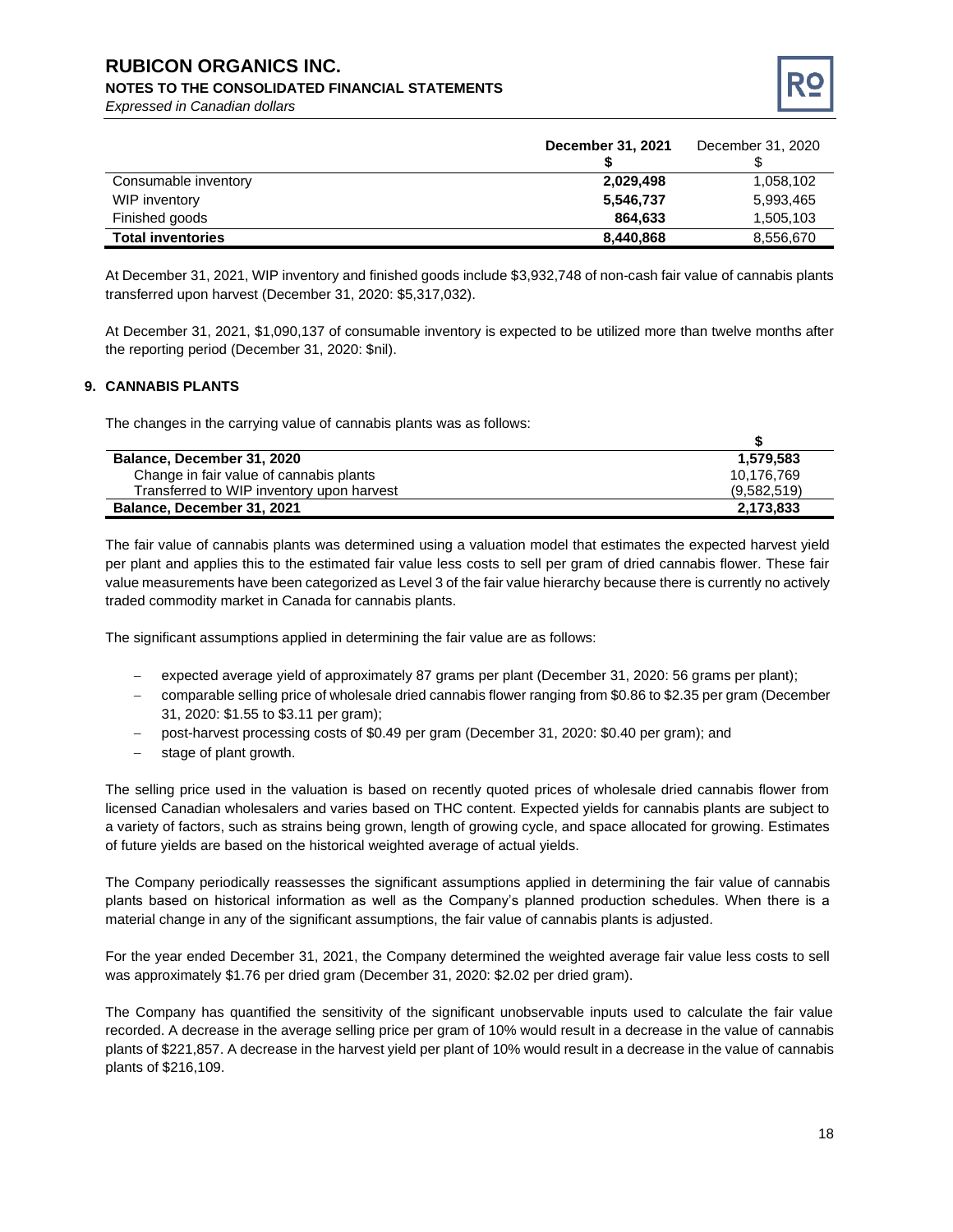#### **RUBICON ORGANICS INC. NOTES TO THE CONSOLIDATED FINANCIAL STATEMENTS** *Expressed in Canadian dollars*



The number of weeks in the growth cycle is twelve to fourteen weeks from propagation to harvest. As at December 31, 2021, the cannabis plants were estimated to be, on average, 40% complete (December 31, 2020: 37% complete).

The fair value adjustment to cannabis plants, inventory sold, and other charges for the years ended December 30, 2021 and December 31, 2020 is comprised of the following:

|                                                                     | For the year ended                     |             |  |
|---------------------------------------------------------------------|----------------------------------------|-------------|--|
|                                                                     | December 31, 2021<br>December 31, 2020 |             |  |
|                                                                     |                                        |             |  |
| Unrealized gain on changes in fair value of cannabis plants         | 10,176,769                             | 10,838,979  |  |
| Realized fair value of inventory sold                               | (7,625,311)                            | (4,206,039) |  |
| Adjustment to net realizable value of inventory on hand at year end | (3,349,505)                            | (3,270,381) |  |
|                                                                     | (798, 047)                             | 3,362,559   |  |

#### **10. PROPERTY, PLANT AND EQUIPMENT**

|                                 | <b>Buildings and</b><br>leasehold | <b>Equipment</b> |           | <b>Construction in</b> |            |
|---------------------------------|-----------------------------------|------------------|-----------|------------------------|------------|
| Cost                            | <i>improvements</i>               | and vehicles     | Land<br>Ъ | progress               | Total      |
| At December 31, 2020            | 13,169,383                        | 9.317.918        | 2,040,722 | 307.227                | 24,835,250 |
| <b>Additions</b>                | 424.774                           | 859,923          |           | 4,043,107              | 5,327,804  |
| Commissioned during the<br>year | 1,172,037                         | 2,835,517        |           | (4,007,554)            |            |
| At December 31, 2021            | 14,766,194                        | 13,013,358       | 2,040,722 | 342,780                | 30,163,054 |
|                                 |                                   |                  |           |                        |            |
| <b>Accumulated depreciation</b> |                                   |                  |           |                        |            |
| At December 31, 2020            | 936,602                           | 1,725,815        |           |                        | 2,662,417  |
| Depreciation                    | 691,845                           | 1,714,489        |           |                        | 2,406,334  |
| At December 31, 2021            | 1,628,447                         | 3,440,304        |           |                        | 5,068,751  |
| Net book value                  |                                   |                  |           |                        |            |
| At December 31, 2021            | 13,137,747                        | 9,573,054        | 2,040,722 | 342,780                | 25,094,303 |

|                                 | <b>Buildings and</b><br>leasehold | <b>Equipment</b> |           | <b>Construction in</b> |            |
|---------------------------------|-----------------------------------|------------------|-----------|------------------------|------------|
| Cost                            | <i>improvements</i>               | and vehicles     | Land      | progress               | Total      |
| At December 31, 2019            | 12,081,743                        | 6.148.634        | 2,040,722 | 37,429                 | 20,308,528 |
| Additions                       | 1,087,640                         | 3.083.996        |           | 368,456                | 4.540.092  |
| Commissioned during the<br>vear |                                   | 98,658           |           | (98, 658)              |            |
| Impairment                      |                                   | (13,370)         |           |                        | (13, 370)  |
| At December 31, 2020            | 13,169,383                        | 9,317,918        | 2,040,722 | 307,227                | 24,835,250 |
| <b>Accumulated depreciation</b> |                                   |                  |           |                        |            |
| At December 31, 2019            | 309,931                           | 538,328          |           |                        | 848,259    |
| Depreciation                    | 626,671                           | 1,187,487        |           |                        | 1,814,158  |
| At December 31, 2020            | 936,602                           | 1,725,815        |           |                        | 2,662,417  |
| Net book value                  |                                   |                  |           |                        |            |
| At December 31, 2020            | 12.232.781                        | 7.592.103        | 2.040.722 | 307,227                | 22.172.833 |

For the year ended December 30, 2021, depreciation of \$1,613,653 was included in production costs (December 31, 2020: \$1,332,967) and \$661,062 was capitalized to inventory (December 31, 2020: \$452,408).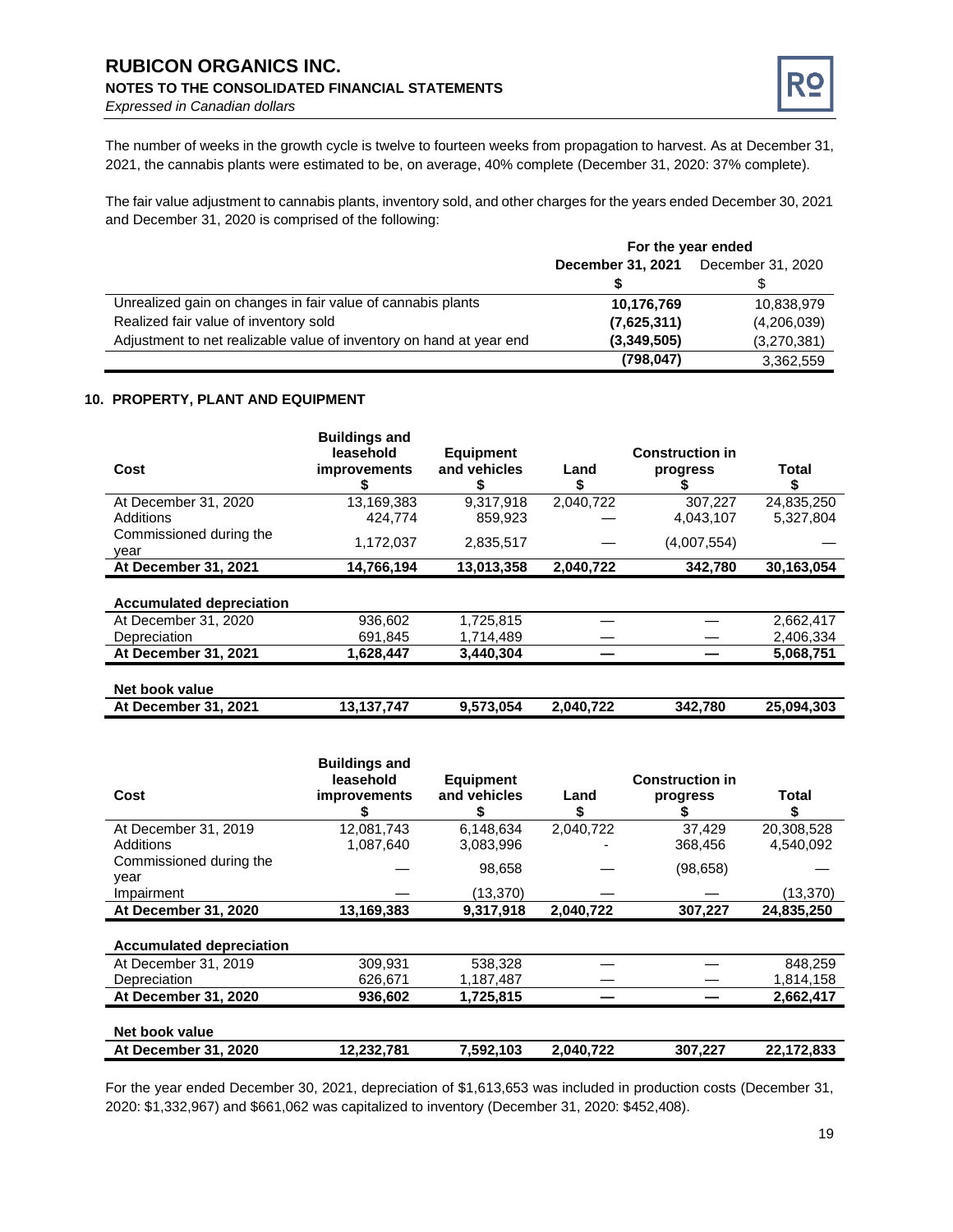# **RUBICON ORGANICS INC. NOTES TO THE CONSOLIDATED FINANCIAL STATEMENTS**



*Expressed in Canadian dollars*

During the year ended December 30, 2021, the total amount of depreciation recognized in cost of sales was \$517,675 (December 31, 2020: \$262,223).

#### **11. INTANGIBLE ASSET**

The intangible asset is the Health Canada license that was acquired in 2017 when RHC acquired all the outstanding common shares of Vintages for \$1,881,749. The annual impairment test was performed as at December 31, 2021 and it was determined that no impairment was required.

#### **12. LEASES**

Information about leases for which the Company is a lessee is presented below.

#### **a. Right-of-use assets**

| Cost                            | <b>Office leases</b><br>\$ | <b>Equipment and</b><br>vehicles<br>\$ | <b>Total</b><br>\$ |
|---------------------------------|----------------------------|----------------------------------------|--------------------|
| At December 31, 2020            | 358,914                    | 97,396                                 | 456,310            |
| <b>Additions</b>                |                            |                                        |                    |
| At December 31, 2021            | 358,914                    | 97,396                                 | 456,310            |
| <b>Accumulated depreciation</b> |                            |                                        |                    |
| At December 31, 2020            | 79,759                     | 34,785                                 | 114,544            |
| Depreciation                    | 119,638                    | 13,913                                 | 133,551            |
| At December 31, 2021            | 199,397                    | 48,698                                 | 248,095            |
| Net book value                  |                            |                                        |                    |
| At December 31, 2021            | 159,517                    | 48,698                                 | 208,215            |
| Cost                            | <b>Office Leases</b>       | <b>Equipment and</b><br>vehicles       | <b>Total</b>       |
|                                 | \$                         | \$                                     | \$                 |
| At December 31, 2019            |                            | 97,396                                 | 97.396             |
| Additions                       | 358,914                    |                                        | 358,914            |
| At December 31, 2020            | 358,914                    | 97,396                                 | 456,310            |
| <b>Accumulated depreciation</b> |                            |                                        |                    |
| At December 31, 2019            |                            | 20,870                                 | 20,870             |
| Depreciation                    | 79,759                     | 13,915                                 | 93,674             |
| At December 31, 2020            | 79,759                     | 34,785                                 | 114,544            |
| Net book value                  |                            |                                        |                    |
| At December 31, 2020            | 279,155                    | 62,611                                 | 341,766            |

#### **b. Lease payments recognized in loss from operations**

The Company leases trailers for office space, HVAC units for managing greenhouse climate and natural gas generators for supplemental power on a short-term basis. The lease costs for the year ended December 31, 2021, of \$2,328,791 (December 31, 2020: \$733,088) were expensed on a straight-line basis over the lease term.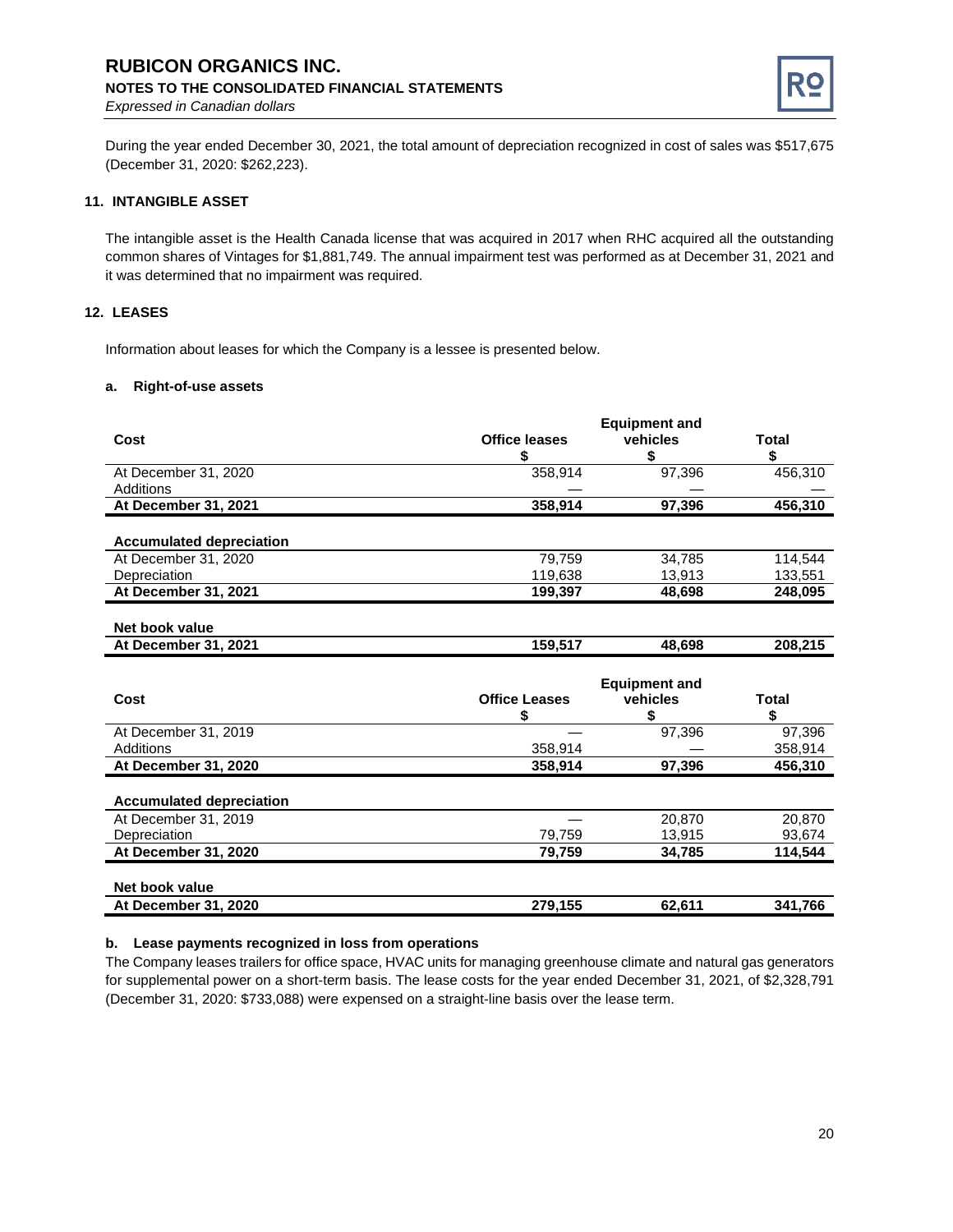

#### **13. ACCOUNTS PAYABLE AND ACCRUED LIABILITIES**

|                                                | December 31, 2021 | December 31, 2020 |
|------------------------------------------------|-------------------|-------------------|
|                                                |                   |                   |
| Trade payables                                 | 1.572.864         | 1.745.266         |
| Accrued liabilities                            | 2,740,851         | 3.772.538         |
| Excise taxes payable                           | 1.479.805         | 483,353           |
| Total accounts payable and accrued liabilities | 5,793,520         | 6.001.157         |

#### **14. DEFERRED REVENUE**

During the year ended December 31, 2020, the Company received \$465,497 from Canacur GmbH in advanced payment for product under a product sale agreement. This advanced payment was used to assist the Company to prepare for EU-GMP certification.

During the year ended December 31, 2021, the Company delivered \$4,717 of cannabis to Canacur GmbH to validate and test the logistics process of exporting to Germany. The Company reclassified the remaining balance of \$460,780 to accounts payable and accrued liabilities as repayment is now expected to occur in the form of cash.

On February 25, 2022, the Company repaid \$230,390 in cash to Canacur GmbH.

#### **15. LOANS AND BORROWINGS**

The changes in the carrying value of current and non-current loans and borrowings are as follows:

|                                      | December 31, 2021 | December 31, 2020 |
|--------------------------------------|-------------------|-------------------|
|                                      |                   |                   |
| Opening balance                      | 13,641,223        | 13,217,617        |
| Principal repayments                 | (13,855,010)      |                   |
| Additional loans and borrowings, net | 9,223,810         |                   |
| Interest on loans                    | 1,255,093         | 2,258,194         |
| Interest payments                    | (885, 727)        | (1,834,588)       |
| Foreign exchange loss                | 225,223           |                   |
| <b>Ending balance</b>                | 9,604,612         | 13,641,223        |

The Company had the following loans and borrowings:

|                                   | December 31, 2021 | December 31, 2020 |
|-----------------------------------|-------------------|-------------------|
|                                   |                   |                   |
| Debenture                         | 9,604,612         |                   |
| <b>First Mortgage</b>             |                   | 4,950,275         |
| Second mortgage (group)           |                   | 3,307,613         |
| Second mortgage (overseas lender) |                   | 4,894,426         |
| Second mortgage (US lenders)      |                   | 488,909           |
| <b>Total loans and borrowings</b> | 9,604,612         | 13,641,223        |
| Less: current portion             | 659,256           | (13,641,223)      |
| Non-current loans and borrowings  | 8.945.356         |                   |

#### First Mortgage

On March 20, 2019, the Company entered into a \$6,000,000 mortgage financing loan at 12% per annum, collateralized by the Company's Delta Facility, with an investment corporation (the "First Mortgage"). On March 25, 2019, the Company drew \$5,000,000 under the First Mortgage. On March 19, 2020, the Company capped the First Mortgage and did not draw the additional \$1,000,000. On August 10, 2020, the Company executed an extension option on the First Mortgage extending the maturity date six months to April 1, 2021.

On March 31, 2021, the Company fully repaid the \$5,000,000 First Mortgage.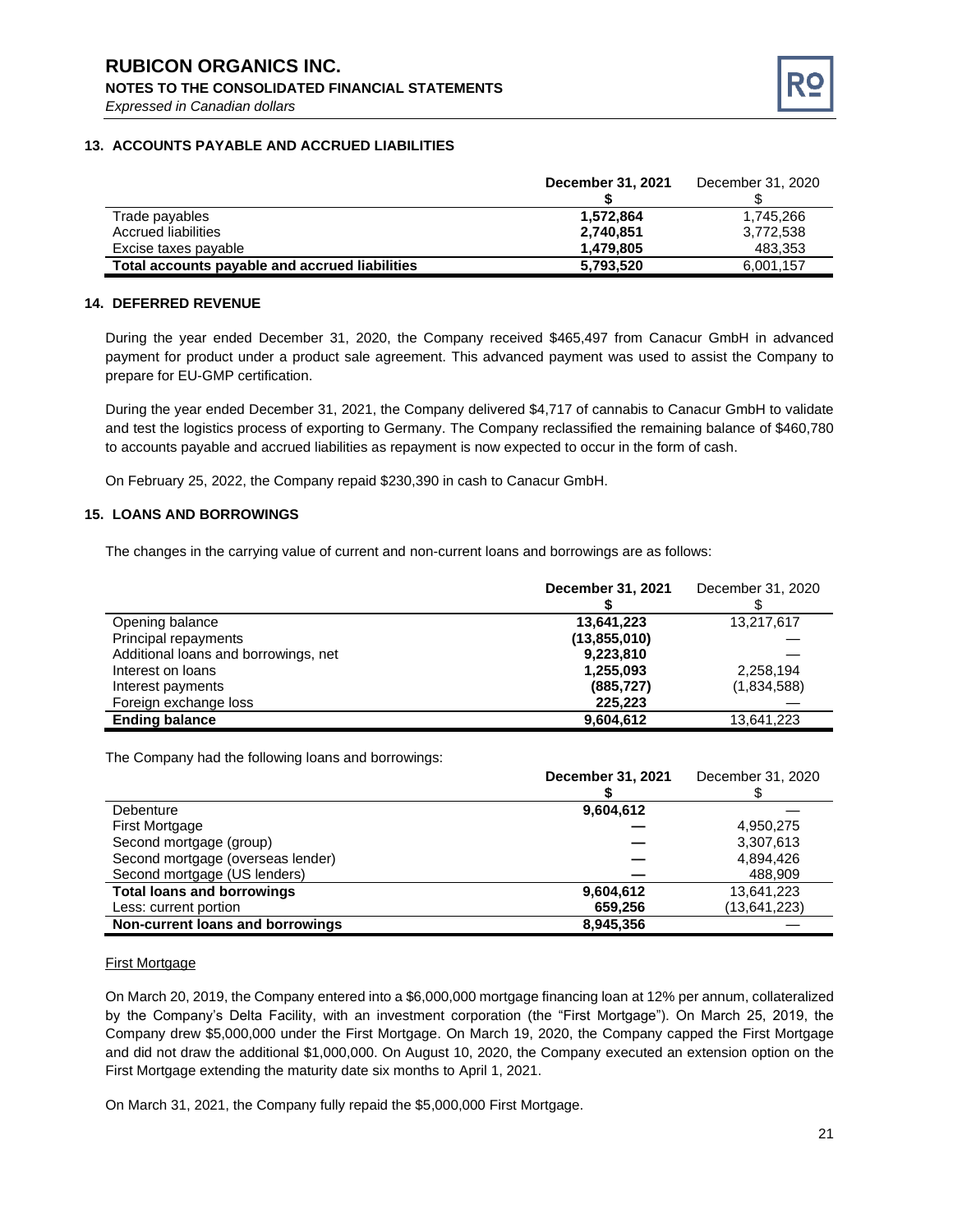

#### Second mortgage (group)

On April 25, 2019, the Company entered into a \$3,355,000 second mortgage financing loan at 12.0% per annum (compounded quarterly) with a group of lenders, of which \$1,655,000 was provided by three related parties. The loan matured on April 25, 2021. The lenders were issued 671,000 warrants that are each exercisable for one common share with an exercise price of \$4.50 per common share and expiry date of April 25, 2022.

In connection with amounts owed to them under the \$3,355,000 second mortgage financing loan, five of the lenders, including three related parties, agreed to defer the interest payment due on April 25, 2020 in the amount of \$383,429 until the maturity of the loan on April 25, 2021. The deferred interest was compounded with the principal amount owed.

On April 23, 2021, the Company fully repaid the \$3,355,000 second mortgage (group).

#### Second mortgage (overseas lender)

On May 28, 2019, the Company entered into a \$5,000,000 second mortgage financing loan at 12.0% per annum (compounded quarterly) with an overseas lender. The loan matured on May 28, 2021, with all accrued interest due at maturity. The lender was issued 1,000,000 warrants that are each exercisable for one common share with an exercise price of \$4.50 per common share and expiry date of May 28, 2022.

On April 23, 2021, the Company fully repaid the \$5,000,000 second mortgage (overseas lenders).

#### Second mortgage (US lenders)

On July 12, 2019, the Company entered into a \$500,010 second mortgage financing loan at 12.0% per annum (compounded quarterly) with a group of US lenders. The loan matured on July 12, 2021. The lenders were issued 100,002 warrants that are each exercisable for one common share with an exercise price of \$4.50 per common share and expiry date of July 12, 2022.

On June 25, 2021, the Company fully repaid the \$500,010 second mortgage (US lenders).

The second mortgages were all compound instruments with separate components, being the debt and the warrants. The debt components were classified as a financial liability and the warrants were classified as equity. On initial recognition of each compound instrument, proceeds net of transaction costs were allocated between debt and equity, first by determining the fair value of each debt component, discounted at an effective interest rate of 17%, and then allocating the residual value to the equity component.

#### Debenture

On June 29, 2021, the Company issued a \$9,907,200 (US\$8,000,000) principal amount secured debenture (the "Debenture"). The Debenture is collateralized by the Company's Delta Facility, matures on June 29, 2023, and bears interest at 6.5% per annum (compounded and paid semi-annually). In connection with the Debenture, the Company issued 907,000 warrants. Each warrant is exercisable for one common share with an exercise price of \$4.00 per common share and expiry date of June 29, 2024.

The Debenture is a compound instrument with separate components, being the debt and the warrants. The debt component has been classified as a financial liability and the warrants have been classified as equity. On initial recognition, proceeds were allocated between debt and equity first by determining the fair value of the liability component using a 10% discount rate, and then allocating the residual value to the equity component. Transaction costs were allocated to the liability and equity components in proportion to the allocation of proceeds. The warrants issued as part of the compound instrument were valued at \$610,375 and transaction costs incurred were \$73,015.

Total interest on loans for the year ended December 31, 2021, was \$1,255,093 (December 31, 2020: \$2,258,194). All interest payments due within twelve months have been translated to the Company's functional currency at the period end exchange rate and classified as current.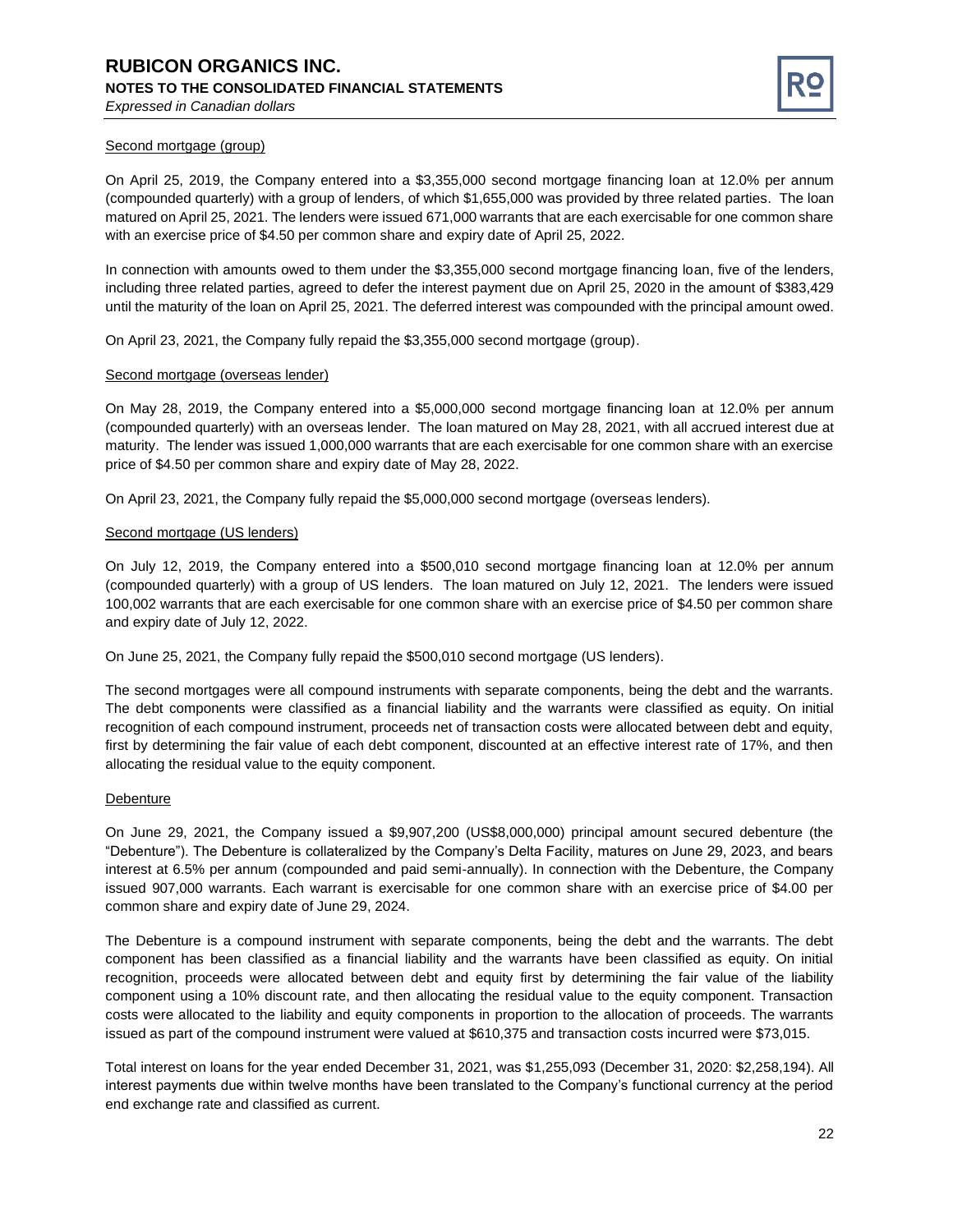

#### **16. DERIVATIVES**

In July 2021, the Company entered several foreign exchange swap contracts (together the "Derivatives") to offset the future foreign exchange impact of the principal and interest payments on the US\$8 million Debenture. The foreign exchange swaps will settle on June 27, 2022, December 28, 2022, and June 27, 2023, at rates that range from 1.2589 to 1.2640 CAD/USD, which reflects the fixed exchange rate of 1.2580 CAD/USD plus spreads of 8.5 to 60.0 basis points.

The fair value of the Derivatives were determined using prices obtained from the Company's foreign exchange broker on the measurement date. These fair value measurements have been categorized as Level 2 on the fair value hierarchy.

The change in the fair value of the Derivatives was as follows:

| Balance, December 31, 2020              |         |
|-----------------------------------------|---------|
| Change in fair value of the Derivatives | 125.881 |
| Balance, December 31, 2021              | 125.881 |

#### **17. SHARE CAPITAL**

#### **a. Authorized**

The Company is authorized to issue an unlimited number of common shares with no par value.

#### **b. Issued and fully paid**

| <b>Common shares</b>                                   | #          |             |
|--------------------------------------------------------|------------|-------------|
| December 31, 2019                                      | 39,966,425 | 63,594,890  |
| Non-brokered private placement, net of financing costs | 5.767.447  | 11.499.276  |
| Stock option exercises                                 | 1,298,184  | 2,855,230   |
| Warrant exercises                                      | 2,063,075  | 7,667,054   |
| Issuance of share awards                               | 300,000    | 732,900     |
| December 31, 2020                                      | 49,395,131 | 86,349,350  |
| Prospectus offering, net of financing costs            | 6,052,631  | 19.492.019  |
| Stock option exercises                                 | 535,565    | 1,363,638   |
| December 31, 2021                                      | 55,983,327 | 107,205,007 |

On May 29, 2020, the Company completed a non-brokered private placement of 5,744,681 units at \$2.35 per unit for gross proceeds of \$13,500,000 and issued 22,766 units as finder units. Each unit consists of one common share and one common share purchase warrant. Each warrant entitled the holder to purchase one common share at an exercise price of \$3.25 per common share until May 29, 2021. The warrants have been exercised or expired. Share issuance costs were \$188,030, net of \$7,474 of tax. The share purchase warrants were valued at \$1,812,694 using the relative fair value method. The Company used the Black-Scholes option pricing model to calculate the fair value of the share purchase warrants issued, using the following estimates, judgments, and assumptions:

| Expected stock price volatility | 79.5%  |
|---------------------------------|--------|
| Expected life of warrants       | 1 vear |
| Risk free interest rate         | 0.28%  |
| Expected dividend yield         | 0%     |
| Exercise price                  | 3.25   |
| Fair value per warrant          | \$0.39 |

On February 26, 2021, the Company completed a prospectus offering issuing 6,052,631 units at \$3.80 per unit for gross proceeds of \$22,999,998. Each unit is comprised of one common share and one-half common share purchase warrant. Each warrant entitles the holder to purchase one common share at a price of \$5.30 until February 26, 2024,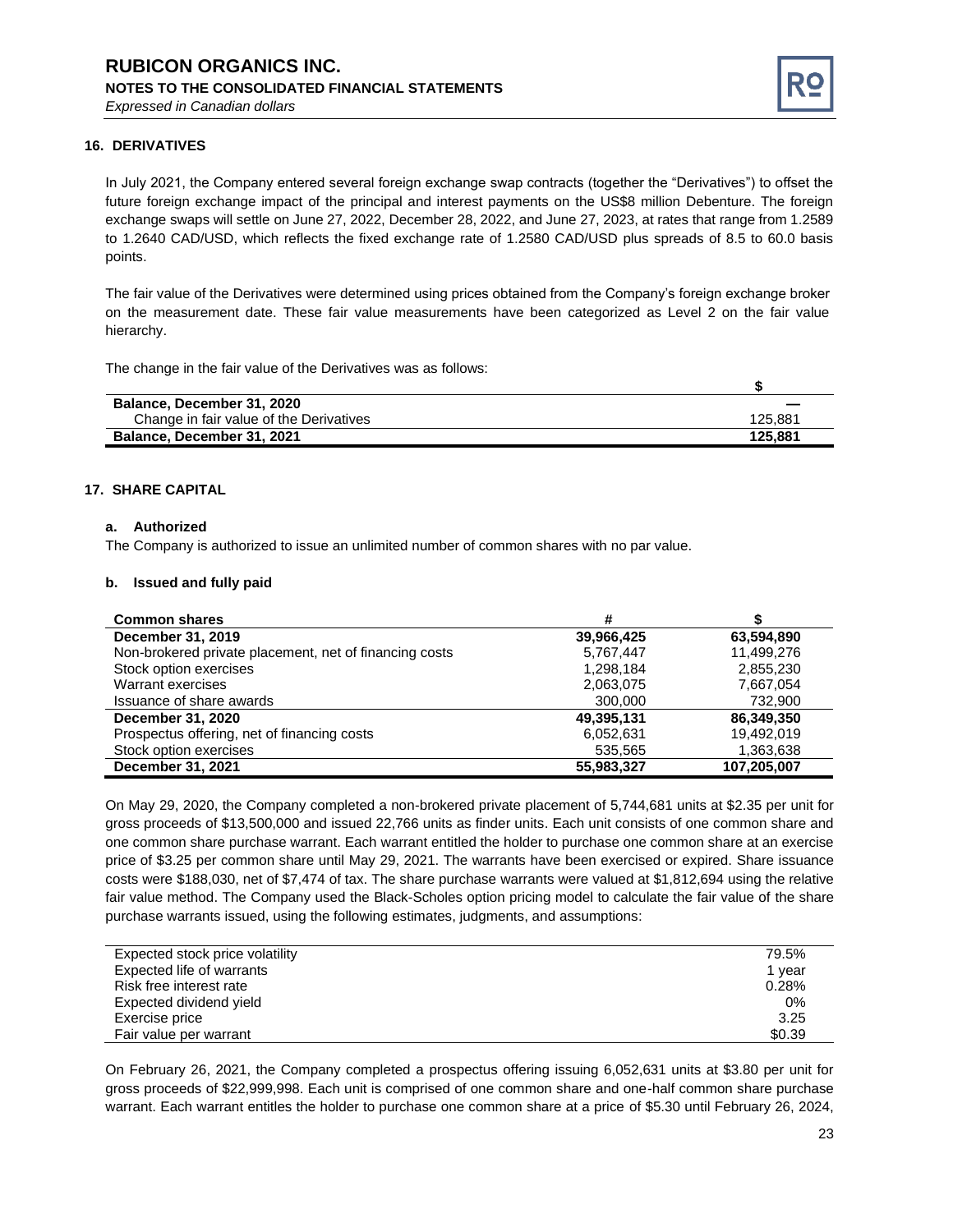# **RUBICON ORGANICS INC. NOTES TO THE CONSOLIDATED FINANCIAL STATEMENTS**



*Expressed in Canadian dollars*

subject to an accelerated expiry if the 20-trading day volume-weighted average price of the common shares on the TSX Venture Exchange is equal to or greater than \$6.90 per common share. Share issuance costs were \$1,776,596. The common share purchase warrants were valued at \$1,731,383 using the relative fair value method using the Black-Scholes option pricing model with the following estimates, judgments, and assumptions:

| Expected stock price volatility | 64.2%   |
|---------------------------------|---------|
| Expected life of warrants       | 3 years |
| Risk free interest rate         | 0.32%   |
| Expected dividend yield         | 0%      |
| Exercise price                  | \$5.30  |
| Fair value per warrant          | \$0.57  |

During the year ended December 31, 2020, the Company issued 1,212,500 shares on the exercise of 1,212,500 options for proceeds of \$1,579,330 and 157,500 options were exercised via cashless exercise, resulting in the issuance of a further 85,684 common shares.

During the year ended December 31, 2021, the Company issued 434,000 shares on the exercise of 434,000 options for proceeds of \$604,085 and 203,333 options were exercised via cashless exercise, resulting in the issuance of a further 101,565 common shares.

During the year ended December 31, 2021, the Company issued nil shares (December 31, 2020: 2,063,075) on the exercise of warrants for proceeds of \$nil (December 31, 2020: \$7,206,423).

#### **18. RESERVES**

#### **a. Options**

Under the Company's Equity Incentive Plan and Deferred Share Unit Plan (together the "Equity Plans"), the Board of Directors may grant stock options, restricted share awards, restricted share units and deferred share units ("Equity Awards") to eligible directors, officers, employees, and consultants of the Company and its subsidiaries. The Equity Plans provide for the issuance of Equity Awards that shall not exceed in aggregate 9,146,774 common shares of the Company.

The exercise price of stock options issued pursuant to the Equity Plans is determined by the Board of Directors but cannot be lower than the fair market value of the common shares subject to option on the date of grant. The options vest and become exercisable as determined by the Board of Directors at the time of the grant. Unless determined otherwise by the Board of Directors, the options expire within five years from the date of grant.

The Company has granted options to purchase common shares under the Equity Plans as follows:

|                                | <b>Number of options</b><br># | <b>Weighted average</b><br>exercise price |
|--------------------------------|-------------------------------|-------------------------------------------|
| Outstanding, December 31, 2019 | 5,512,750                     | \$2.82                                    |
| Granted                        | 172.500                       | \$3.69                                    |
| Exercised                      | (1,370,000)                   | \$1.40                                    |
| Forfeited                      | (53, 667)                     | \$3.53                                    |
| Outstanding, December 31, 2020 | 4,261,583                     | \$3.31                                    |
| Granted                        | 169,000                       | \$2.61                                    |
| Exercised                      | (637, 333)                    | \$1.39                                    |
| Forfeited                      | (236, 167)                    | \$3.34                                    |
| Expired                        | (30,000)                      | \$1.29                                    |
| Outstanding, December 31, 2021 | 3,527,083                     | \$3.51                                    |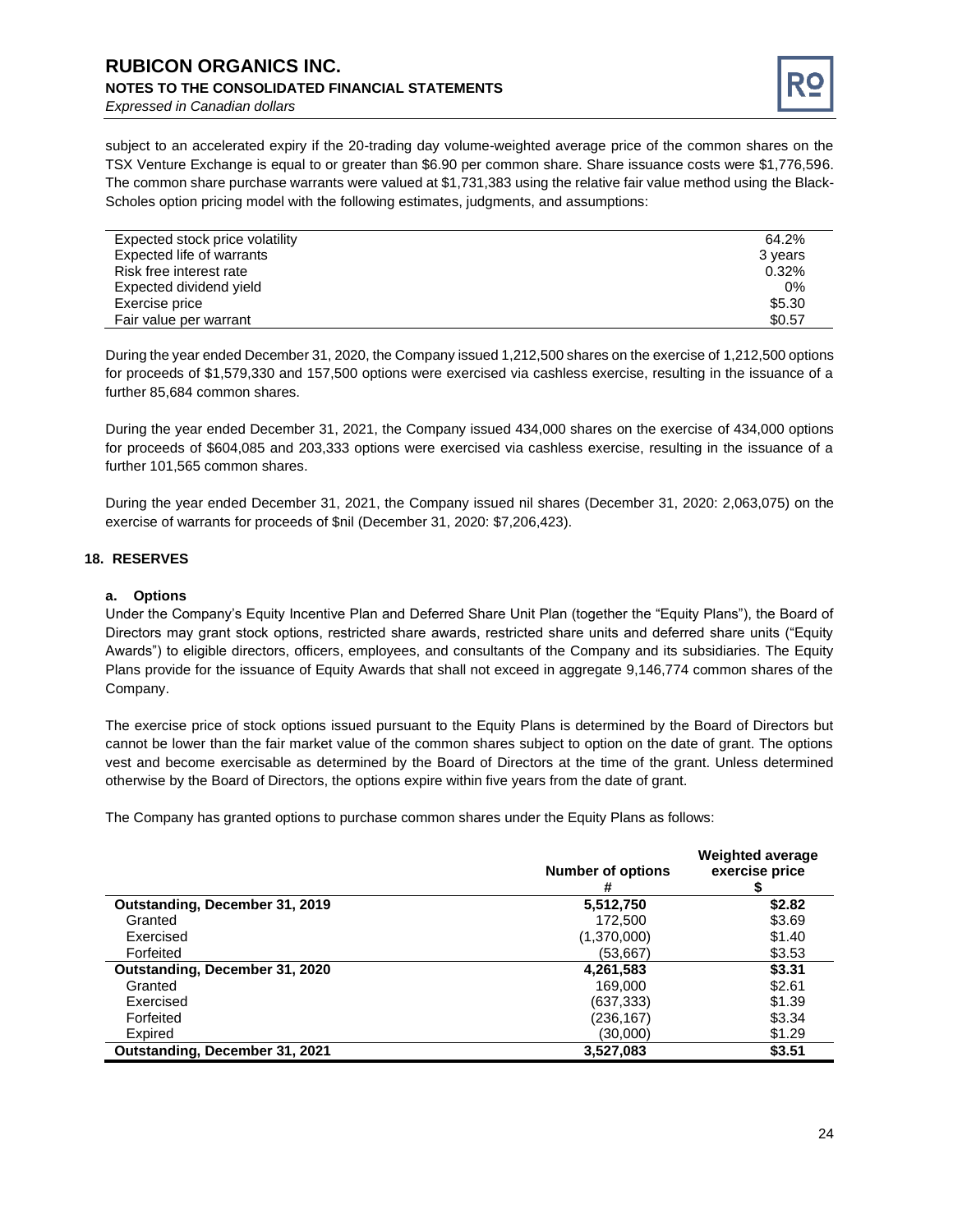# **RUBICON ORGANICS INC. NOTES TO THE CONSOLIDATED FINANCIAL STATEMENTS**



*Expressed in Canadian dollars*

The following table provides information on stock options outstanding and exercisable as at December 31, 2021:

|                    |                                 | <b>Options outstanding</b> |                                                                     |                      | <b>Options exercisable</b>                                   |
|--------------------|---------------------------------|----------------------------|---------------------------------------------------------------------|----------------------|--------------------------------------------------------------|
| <b>Grant Date</b>  | <b>Exercise</b><br><b>Price</b> | Number of<br>options       | <b>Weighted average</b><br>remaining<br>contractual life<br>(years) | Number of<br>options | Weighted average<br>remaining<br>contractual life<br>(years) |
| January 12, 2017   | US\$1.50                        | 80,000                     | 0.03                                                                | 80,000               | 0.03                                                         |
| July 31, 2017      | US\$2.00                        | 200,000                    | 0.58                                                                | 200,000              | 0.58                                                         |
| November 15, 2017  | US\$2.00                        | 5,000                      | 0.87                                                                | 5,000                | 0.87                                                         |
| January 21, 2018   | US\$2.00                        | 50,000                     | 1.06                                                                | 50,000               | 1.06                                                         |
| July 31, 2018      | \$3.25                          | 1,987,083                  | 1.58                                                                | 1,987,084            | 1.58                                                         |
| July 31, 2018      | \$2.60                          | 328,250                    | 1.58                                                                | 328,250              | 1.58                                                         |
| September 24, 2018 | \$2.60                          | 15,000                     | 1.73                                                                | 15,000               | 1.73                                                         |
| September 24, 2018 | \$8.15                          | 350,000                    | 1.73                                                                | 350,000              | 1.73                                                         |
| May 28, 2019       | \$3.25                          | 20,000                     | 2.41                                                                | 20,000               | 2.41                                                         |
| May 28, 2019       | \$2.60                          | 69,584                     | 2.41                                                                | 47,500               | 2.41                                                         |
| July 12, 2019      | \$3.25                          | 83,333                     | 2.53                                                                | 66,666               | 2.53                                                         |
| July 12, 2019      | \$2.60                          | 52,500                     | 2.53                                                                | 35,000               | 2.53                                                         |
| September 24, 2019 | \$3.25                          | 3,333                      | 2.72                                                                | 3,334                | 2.72                                                         |
| September 24, 2019 | \$2.60                          | 33,000                     | 2.72                                                                | 22,000               | 2.72                                                         |
| August 18, 2020    | \$2.60                          | 12,500                     | 3.63                                                                | 4,166                | 3.63                                                         |
| October 14, 2020   | \$2.60                          | 70,000                     | 3.79                                                                | 23,333               | 3.79                                                         |
| April 16, 2021     | \$2.60                          | 77,500                     | 4.29                                                                |                      | 4.29                                                         |
| November 16, 2021  | \$2.60                          | 90,000                     | 4.88                                                                |                      | 4.88                                                         |
|                    |                                 | 3,527,083                  | 1.76                                                                | 3,237,333            | 1.56                                                         |

During the year ended December 31, 2021, the Company granted 169,000 stock options to certain employees of the Company pursuant to the Equity Plans (December 31, 2020: 172,500). The fair value of stock options is determined on the grant date. The Company used the Black-Scholes option pricing model using the following estimates, judgments, and assumptions to determine the fair value of the stock options granted during the year ended December 31, 2021, and December 31, 2020:

|                                                | December 31, 2021 | December 31, 2020 |
|------------------------------------------------|-------------------|-------------------|
| Expected stock price volatility                | $61.1\% - 64.1\%$ | $66.0\% - 67.7\%$ |
| Expected life of options                       | 5 years           | 5 years           |
| Risk free interest rate                        | $0.95\% - 1.56\%$ | $0.36\% - 0.41\%$ |
| Expected dividend yield                        | $0\%$             | 0%                |
| Weighted average exercise price                | \$2.90            | \$3.69            |
| Weighted average fair value per option granted | \$1.28            | \$1.75            |

On November 16, 2021, the Company amended the terms of 660,000 stock options (the "Amended Options") for employees of the Company, pursuant to the Equity Plans. The Company amended the exercise price of the Amended Options to \$2.60. The total incremental fair value of the options at the date of the modification was determined to be \$112,212. The incremental fair value for vested options of 86,833 was expensed immediately. The incremental fair value for vesting options of \$25,380 will be recognized as an expense over the period from the modification date to the end of the vesting period. The expense for the original option grant will continue to be recognized as if the terms had not been modified. The fair value of the modified options were determined using the Black Scholes option pricing model using the following estimates, judgments, and assumptions: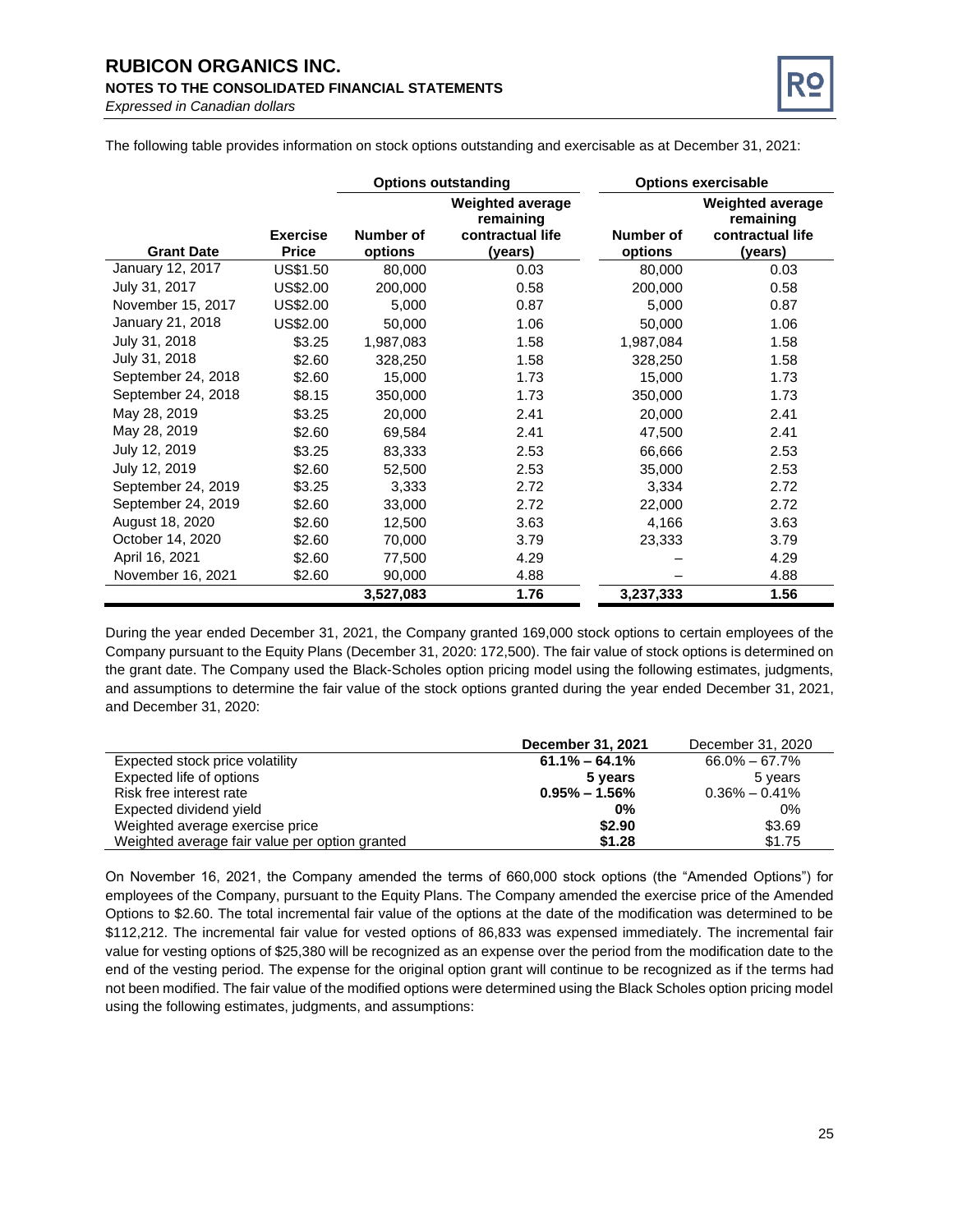# **RUBICON ORGANICS INC.**

#### **NOTES TO THE CONSOLIDATED FINANCIAL STATEMENTS**

*Expressed in Canadian dollars*



|                                               | <b>Pre-modification</b> | <b>Post-modification</b> |
|-----------------------------------------------|-------------------------|--------------------------|
| Expected stock price volatility               | $54.7\% - 61.1\%$       | $54.7\% - 61.1\%$        |
| Expected life of options                      | $1.7 - 4.4$ years       | $1.7 - 4.4$ years        |
| Risk free interest rate                       | $1.02\% - 1.44\%$       | $1.02\% - 1.44\%$        |
| Expected dividend yield                       | $0\%$                   | $0\%$                    |
| Exercise price                                | $$3.25 - $4.10$         | \$2.60                   |
| Fair value per option at date of modification | $$0.46 - $0.96$         | $$0.63 - $1.09$          |

During the year ended December 31, 2021, the Company recognized \$365,912 in share-based compensation expense pertaining to options (December 31, 2020: \$1,512,386).

#### **b. Warrants**

The Company's outstanding warrants consisted of the following:

|                   |                    |                                 | <b>Number of Warrants</b> |                   |  |
|-------------------|--------------------|---------------------------------|---------------------------|-------------------|--|
| <b>Issue Date</b> | <b>Expiry Date</b> | <b>Exercise</b><br><b>Price</b> | December 31, 2021         | December 31, 2020 |  |
| April 25, 2019    | April 25, 2022     | \$4.50                          | 671,000                   | 671,000           |  |
| May 28, 2019      | May 28, 2022       | \$4.50                          | 1,000,000                 | 1,000,000         |  |
| July 12, 2019     | July 12, 2022      | \$4.50                          | 100,002                   | 100,002           |  |
| August 23, 2019   | August 23, 2021    | \$2.70                          |                           | 174.825           |  |
| May 29, 2020      | May 29, 2021       | \$3.25                          |                           | 5,755,447         |  |
| February 26, 2021 | February 26, 2024  | \$5.30                          | 3,026,315                 |                   |  |
| June 29, 2021     | June 29, 2024      | \$4.00                          | 907,000                   |                   |  |
|                   |                    |                                 | 5,704,317                 | 7,701,274         |  |

Each warrant is exercisable into one common share of the Company upon payment of the exercise price.

#### **c. Deferred Share Units ("DSUs")**

During the year ended December 31, 2021, the Company granted an aggregate of 75,000 DSUs pursuant to the Equity Plans to independent directors of the Company as compensation for their services (December 31, 2020: 75,000). The DSUs vested immediately and may only be redeemed upon a holder ceasing to be a director of the Company. The DSUs were valued using the market price of shares on the date of the grant. The fair value of the DSUs granted was \$195,000 and was expensed as share-based compensation (December 31, 2020: \$307,500). The Company intends to settle these DSUs in equity.

#### **d. Restricted Share Awards ("RSAs")**

On December 28, 2020, the Company issued 100,000 RSAs to each of the CEO, CFO and President of the Company that settle in common shares and vest immediately. The fair value per RSA at issuance was \$2.44 per award. The RSAs are subject to a lock-up agreement restricting the sale or transfer of shares according to the prescribed schedule whereby the shares are released from lock-up in 25% portions on or after 3 months, 6 months, 9 months, and 12 months from December 28, 2020.

During the year ended December 31, 2021, the Company recorded \$nil in share-based compensation pertaining to RSAs (December 31, 2020: \$732,900).

#### **e. Restricted Share Units ("RSUs")**

During the year ended December 31, 2021, the Company granted an aggregate of 2,740,000 RSUs that settle in common shares to certain executives of the Company pursuant to the Company's Equity Plans (December 31, 2020: nil). These RSUs vest as follows: (i) 500,000 vesting between one and three years from the date of grant; and (ii) 2,240,000 vesting in tranches based on 12-month EBITDA targets.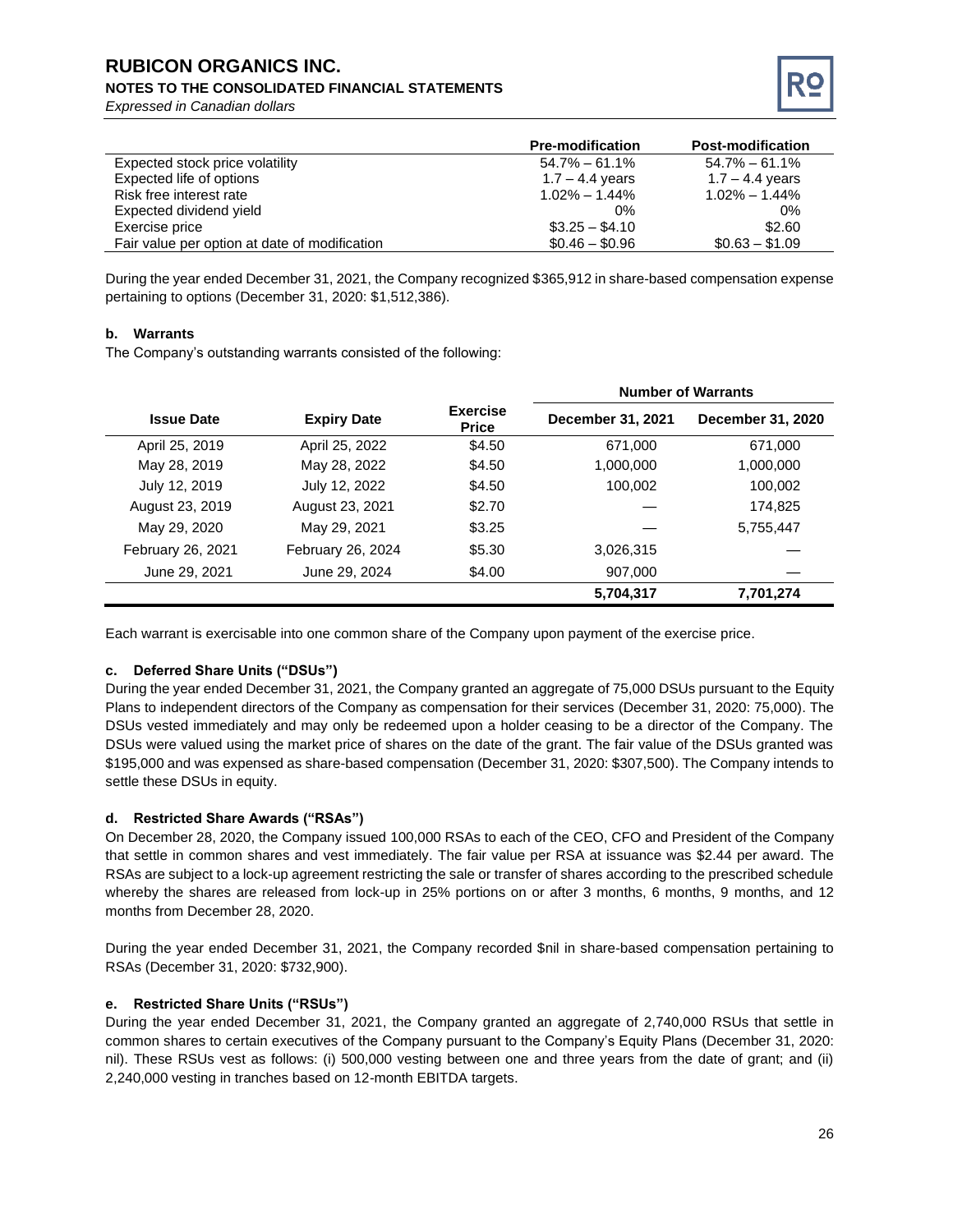#### **RUBICON ORGANICS INC. NOTES TO THE CONSOLIDATED FINANCIAL STATEMENTS** *Expressed in Canadian dollars*



During the year ended December 31, 2021, the Company recorded \$1,579,270 in share-based compensation pertaining to RSUs (December 31, 2020: \$nil).

#### **19. RELATED PARTY TRANSACTIONS**

#### **a. Related party transactions**

Accounts payable and accrued liabilities at December 31, 2021, included \$57,357 (December 31, 2020: \$566,327) owed to executives and directors of the Company for expenses paid on behalf of the Company and deferred bonuses.

In the first quarter of 2020, the Board approved revolving credit lines from the CEO, CFO, CSO, President, and a shareholder of the Company for aggregate proceeds of up to \$1,350,000 at an annual interest rate of 12% and requiring repayment no later than December 31, 2020. On April 21, 2020, the amount was increased to \$1,850,000. On April 22, 2020, the Company repaid \$335,377 of accrued salaries and expenses to the CEO, CFO, CSO, and President as well as \$100,000 in principal and \$2,926 in interest to the CFO for amounts drawn on the revolving credit line. On May 19, 2020, the Company repaid \$1,000,000 in principal and \$32,795 in interest to the CEO and shareholder for amounts drawn on the revolving credit line. There are no further amounts owing under these loans as at December 31, 2020.

During the year ended December 31, 2020, the issuance of 300,000 RSAs to the CEO, CFO and President resulted in \$392,100 withholding taxes payable to the Canada Revenue Agency. The withholding taxes were paid by the Company on behalf of the individuals in February 2021. The amounts were settled with the CEO, CFO and President in 2021.

During the year ended December 31, 2021, the Company issued 2,500,000 RSUs (December 31, 2020: nil) and 75,000 DSUs (December 31, 2020: 75,000), respectively, to executives and directors of the Company.

#### **b. Compensation of key management personnel**

Key management personnel are those persons having the authority and responsibility for planning, directing and controlling activities of the entity, directly or indirectly. The key management personnel of the Company are the members of the Company's executive management team and Board of Directors. Key management compensation for the year ended December 31, 2021, and December 31, 2020, was comprised of:

|                                                | December 31, 2021 | December 31, 2020 |
|------------------------------------------------|-------------------|-------------------|
| Salaries and accrued salaries                  | 1.375.583         | 1.527.787         |
| Bonuses in accrued liabilities                 |                   | 560,000           |
| Share based compensation                       | 1.821.286         | 1.957.875         |
| Total compensation of key management personnel | 3.196.869         | 4.045.662         |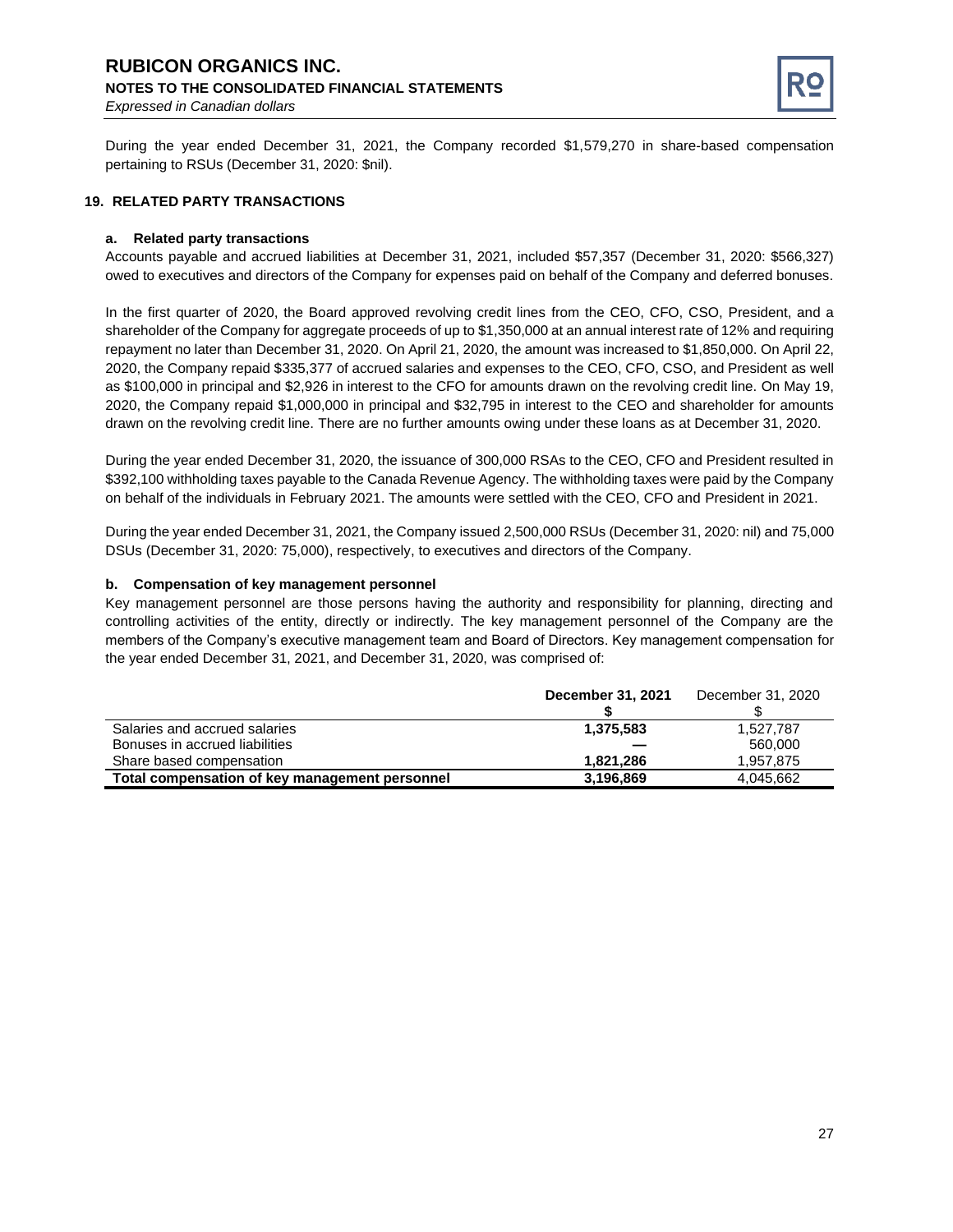

#### **20. CURRENT AND DEFERRED INCOME TAX**

#### **a. Temporary differences**

As at December 31, 2021, the deferred tax assets are not recognized on the following temporary differences as it is not probable that sufficient taxable profits will be available to utilize such assets:

|                             | December 31, 2021 | December 31, 2020 |
|-----------------------------|-------------------|-------------------|
|                             |                   |                   |
| Tax loss carry forwards     | 37,219,496        | 29.474.850        |
| Capital loss carry forwards | 7,486,919         | 7,511,229         |
| Other                       | 627.939           | 389.705           |
|                             | 45,334,354        | 37,375,784        |

#### **b. Income tax expense**

The provision for income taxes recorded in the consolidated financial statements differs from the amount which would be obtained by applying the combined federal and state statutory income tax rates as follows:

|                                                              | December 31, 2021 | December 31, 2020 |
|--------------------------------------------------------------|-------------------|-------------------|
| Net loss from continuing operations before tax               | 14,520,740        | 14,349,541        |
| Net loss from discontinued operations before tax             |                   | 633.631           |
| Current statutory income tax rate                            | 27%               | 27%               |
| Expected income tax recovery based on statutory rate         | 3,920,600         | 4,045,456         |
| Differences between statutory and foreign tax rate           |                   | 317,418           |
| Differences between statutory and future tax rates           |                   |                   |
| Tax losses not recognized in the year that the benefit arose | (3,340,761)       | (3,662,533)       |
| Non-deductible expenses                                      | (599, 599)        | (700, 341)        |
| Other                                                        | 19,760            |                   |
|                                                              |                   |                   |

#### **c. Income tax loss carryforwards**

As of December 31, 2021, the Company has loss carry forwards of \$37,219,496 (December 31, 2020: \$29,474,850) available to reduce future years' income tax for tax purposes. The tax loss carry forwards expire at various times between 2035 and 2041.

#### **21. OTHER INCOME**

|                           | <b>December 31, 2021</b> | December 31, 2020 |
|---------------------------|--------------------------|-------------------|
| Interest income           | 83.583                   |                   |
| Government assistance     |                          | 929.867           |
| <b>Total other income</b> | 83,583                   | 929.867           |

During the year ended 2020, government assistance consists of amounts received from the government of Canada in connection with the COVID-19 Canada Emergency Wage Subsidy ("CEWS") program, for salaries paid during the period of March 15 to July 4, 2020.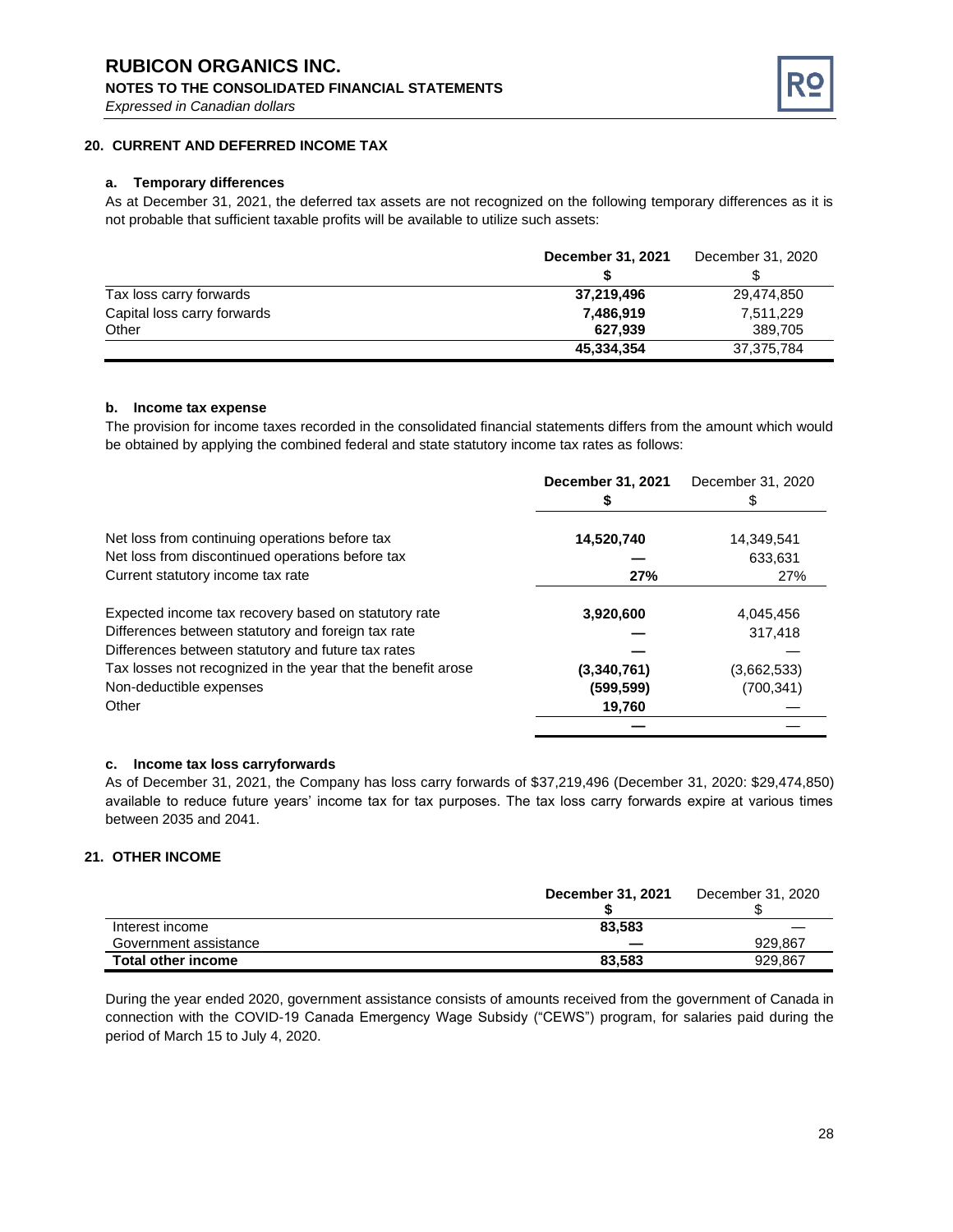# **RUBICON ORGANICS INC.**

**NOTES TO THE CONSOLIDATED FINANCIAL STATEMENTS**

*Expressed in Canadian dollars*

#### **22. COMMITMENTS**

As at December 31, 2021, the Company had the following commitments:

|                          | Less than | One to three | Over three |            |
|--------------------------|-----------|--------------|------------|------------|
|                          | one year  | vears        | years      | Total      |
|                          |           |              |            | S          |
| Lease liabilities        | 171.114   | 60,626       |            | 231,740    |
| <b>Trailer Leases</b>    | 207,940   |              |            | 207.940    |
| Debt                     | 988.039   | 10.440.640   |            | 11,428,679 |
| <b>Total commitments</b> | 1,367,093 | 10,501,266   |            | 11,868,359 |

#### **23. SUPPLEMENTAL CASH FLOW INFORMATION**

Change in non-cash working capital items for the years ended:

|                                          | December 31, 2021 | December 31, 2020 |
|------------------------------------------|-------------------|-------------------|
|                                          |                   |                   |
| Accounts receivable                      | (1,586,471)       | (2,364,327)       |
| Prepaids and deposits                    | 519,495           | (841, 985)        |
| Security deposits                        | 17.486            | (500, 486)        |
| Inventory                                | (1, 133, 109)     | (2,461,303)       |
| Accounts payable and accrued liabilities | 73.814            | 1,593,338         |
| Deferred revenue                         | (465, 497)        | 465.497           |
| Interest payable                         | 332.904           | 1,082,436         |
| Interest on lease liabilities            | 37.801            | 35,685            |
| Current portion of loans and borrowings  | (332,904)         |                   |
| Change in non-cash working capital items | (2,536,481)       | (2,991,145)       |

As at December 31, 2021, accounts payable and accrued liabilities include \$523,651 related to capital asset additions (December 31, 2020: \$812,846).

Interest of \$1,778,353 was accrued as at December 31, 2020 and paid during 2021. Interest of \$332,904 was accrued as at December 31, 2021 to be paid in 2022.

Cash and cash equivalents consist of the following:

|                                 | <b>December 31, 2021</b> | December 31, 2020 |
|---------------------------------|--------------------------|-------------------|
|                                 |                          |                   |
| Cash                            | 2,634,610                | 7.136.459         |
| Cash equivalents                | 8.948.833                | 5.000.000         |
| Total cash and cash equivalents | 11.583.443               | 12.136.459        |

Cash equivalents consist of redeemable guaranteed investment certificates that are immediately convertible to cash.

#### **24. CAPITAL MANAGEMENT**

It is management's objective to safeguard its capital in order that it will be able to continue as a going concern in the best interests of all stakeholders. Through the ongoing management of its capital, the Company will modify the structure of its capital based on changing market conditions. In doing so, the Company may issue new shares or refinance existing long-term debt. Annual budgeting is the primary tool used to manage the Company's capital. Updates are made as necessary to both capital expenditure and operational budgets in order to adapt to changes in risk factors, proposed expenditure programs and market conditions.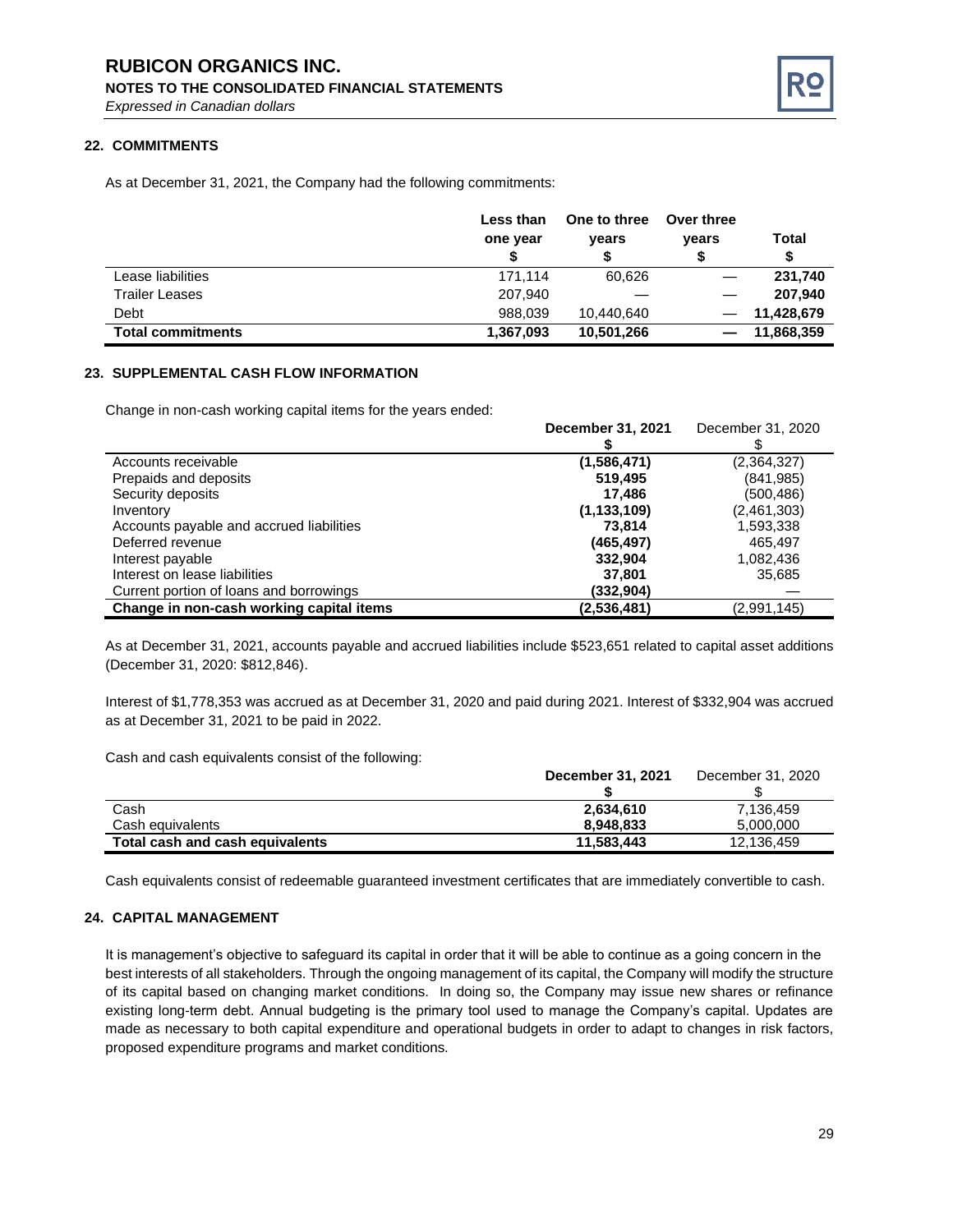#### **RUBICON ORGANICS INC. NOTES TO THE CONSOLIDATED FINANCIAL STATEMENTS** *Expressed in Canadian dollars*



#### **25. FINANCIAL INSTRUMENT RISK MANAGEMENT**

The Company is exposed in varying degrees to a variety of financial instrument related risks. The main types of risk are credit risk, liquidity risk and market risk. These risks arise throughout the normal course of operations and all transactions are undertaken as a going concern. The type of risk exposure and the way in which such exposure is managed is provided as follows:

#### **Credit risk**

Credit risk is the risk that one party to a financial instrument will cause a financial loss for the other party by failing to discharge an obligation. The Company is exposed to credit risk on its cash and cash equivalents, accounts receivable, security deposits and the Derivatives. The carrying amount of these assets represent the maximum credit exposure.

The Company limits exposure to credit risk by maintaining its cash and cash equivalents and security deposits with institutions of high credit worthiness.

The objective of managing counterparty credit risk is to prevent losses in financial assets. The Company assesses credit quality of the counterparties, taking into account their financial position, past experience and other factors. Credit risk is mitigated by entering into arrangements with reputable and stable counterparties and frequent reviews of exposure to individual entities. With regards to receivables, the Company is not exposed to significant credit risk as the majority of the Company's sales and trade receivables are with government bodies and crown corporations.

An impairment analysis of receivables is performed at each reporting date and the balances are written off when there is no reasonable expectation of recovery. Indicators that there is no reasonable expectation of recovery include, amongst others, the failure of a debtor to engage in a repayment plan and a change in the commercial terms associated with the balance held.

#### **Liquidity risk**

Liquidity risk is the risk that an entity will encounter difficulty in meeting obligations associated with financial liabilities that are settled by delivering cash. The Company manages its capital in order to meet short term business requirements, after taking into account cash flows, capital expenditures and cash holdings. The Company believes that these sources should be sufficient to cover the likely short-term requirements. In the long term, the Company may have to issue debt or additional common shares to ensure that there is cash available for its programs.

Current liabilities, being accounts payable and accrued liabilities, deferred revenue, interest payable, the current portion of lease liabilities and the current portion of loans and borrowings are payable within one year and are to be funded from cash. Long term liabilities consist of the non-current portion of lease liabilities and the non-current portion of loans and borrowings.

#### **Interest rate risk**

Interest rate risk is the risk the future cash flows of a financial instrument will fluctuate because of changes in market interest rates. The Company's debt is held at a fixed interest rate and no significant interest rate risk applies.

#### **Foreign exchange risk**

The Company and its subsidiaries conduct certain transactions denominated in currencies other than the functional currency of the Company (United States dollars and Euros). Foreign currency transactions are exposed to currency risk due to fluctuations in foreign exchange rates.

The Company's main risk is associated with the impact of fluctuations in US\$ exchange rates on the Debenture. The Company entered several foreign exchange swap contracts (referred to as the Derivatives) to offset the future exchange impact of the principal and interest payments on the Debenture. The Company has not included the impact of foreign exchange on the US\$ Debenture in the analysis below as it is mitigated by the purchase of the Derivatives.